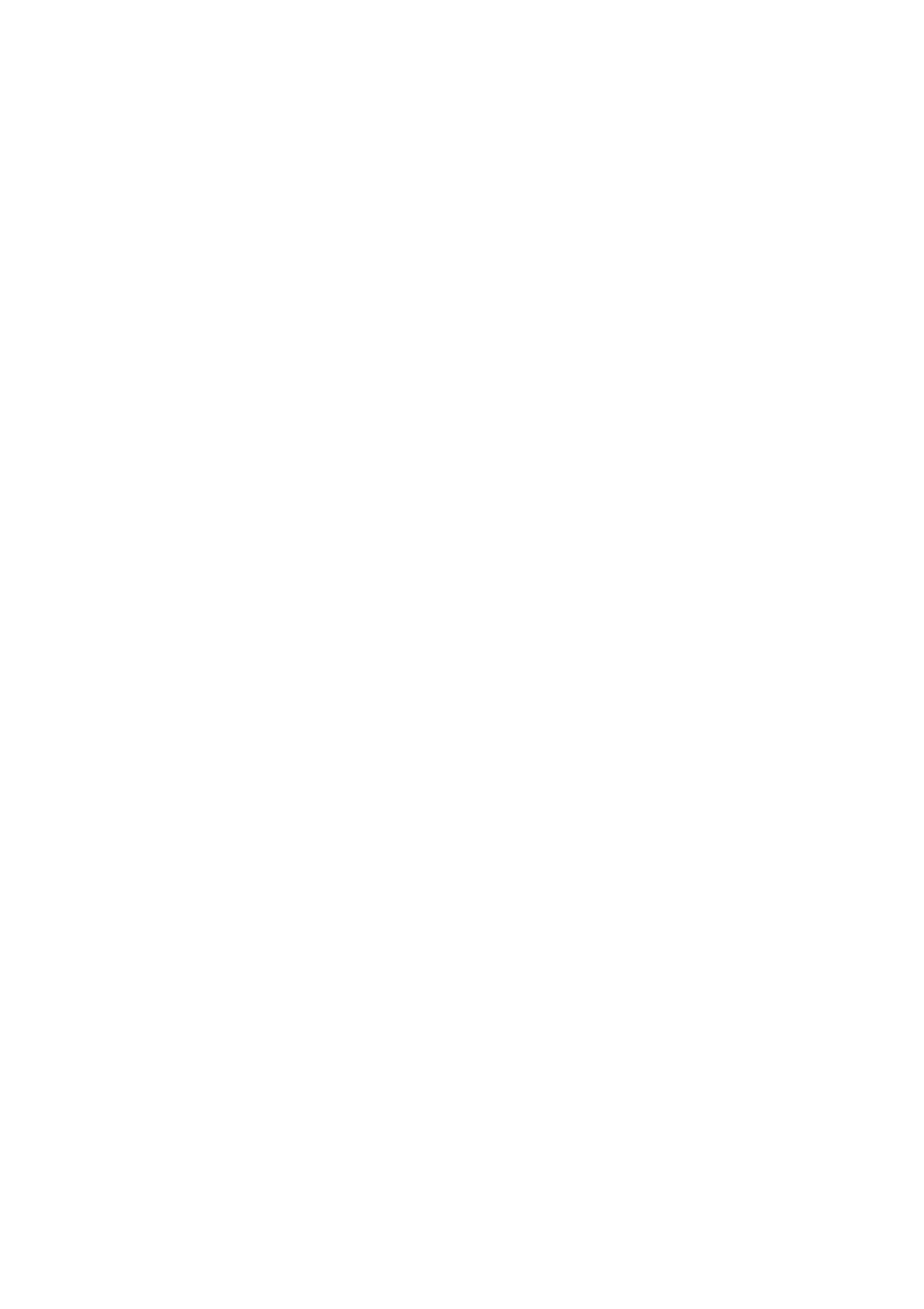$\Box$ 

## **Projector LX750/LW650/LS+700 User Manual-oncise**

#### **Thank you for purchasing this product.**

Please read through this manual before using this product, in order to use safely and utilize well the product.

#### **NOTE**

\* In this manual, unless any comments are accompanied, "the manuals" means all the documents provided with this product, and "the product" means this projector and all the accessories came with the projector.

#### **WARNING**

● Read all the manuals before using the product. Retain the manuals in a safe place for future reference.

 $\square$ 

- Heed all the warnings and cautions in the manuals or on the product.
- Follow all the instructions in the manuals or on the product.

## **Contents**

| 1.1 Entries and graphical symbols  2   |  |
|----------------------------------------|--|
| 1.2 Important safety instructions 2    |  |
|                                        |  |
| 2. Checking the contents of package  5 |  |
| 3. Attaching the lens unit5            |  |
|                                        |  |
|                                        |  |
|                                        |  |
|                                        |  |
|                                        |  |
| 4.5 Supplementary anti-theft means 8   |  |
| 5. Connecting with your devices 9      |  |
| 6. Connecting to a power supply12      |  |
| 7. Preparing the remote control13      |  |
|                                        |  |
| 7.2 Transmitting condition  14         |  |
|                                        |  |
| 8. Turning the projector on/off15      |  |
|                                        |  |
|                                        |  |
|                                        |  |

| 9.1 Displaying and switching the image  16 |
|--------------------------------------------|
| 9.2 Focusing the image  16                 |
| 9.3 Zooming the image  16                  |
| 9.4 Adjusting the projection position  17  |
| 9.5 Selecting an aspect ratio 17           |
| 9.6 Correcting the keystone distortion  17 |
| 9.7 Hiding the projection image 18         |
| 9.8 Temporarily blanking the display 18    |
|                                            |
|                                            |
|                                            |
|                                            |
|                                            |
| 11. Using the CD manual23                  |
|                                            |
| 13. Troubleshooting                        |
| - Warranty and after service26             |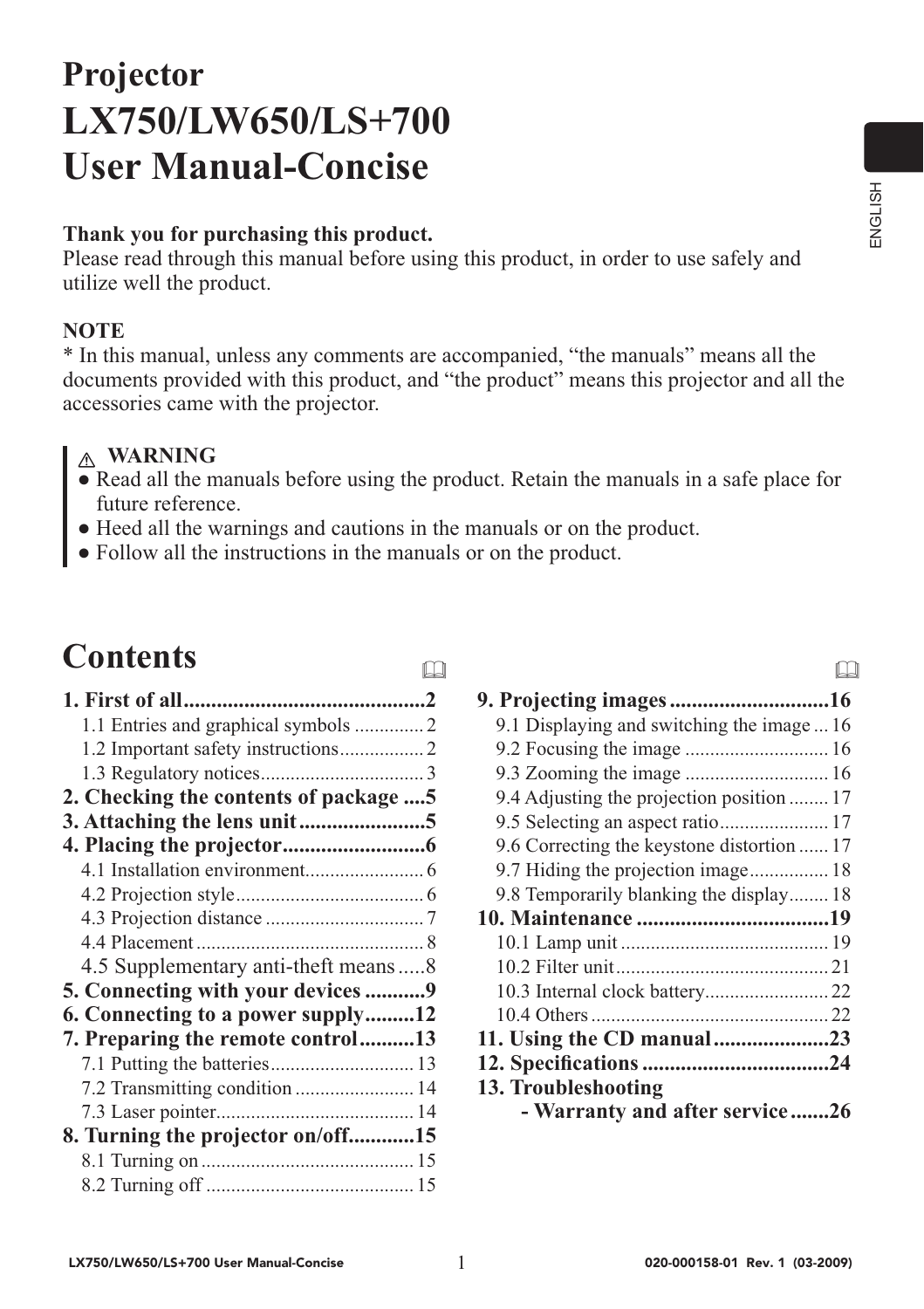## **1. First of all**

## **1.1 Entries and graphical symbols explanation**

The following entries and graphical symbols are used for the manuals and the product as follows, for safety purpose. Please know their meanings beforehand, and heed them.

**A WARNING** This entry warns of a risk of serious personal injury or even death.  $\triangle$  **CAUTION** This entry warns of a risk of personal injury or physical damage. **NOTICE** This entry notices of fear of causing trouble.

### **1.2 Important safety instruction**

The followings are important instructions for safely using the product. Be sure to follow them always when handling the product.

- Never use the product in or after an abnormality (ex. giving off smoke, smelling strange, took a liquid or an object inside, broken, etc.) If an abnormality should occur, unplug the projector urgently.
- Situate the product away from children and pets.
- Do not use the product when there is fear of a thunderbolt.
- Unplug the projector from the power outlet if the projector is not used for the time being.
- Do not connect the projector to a power supply while no lens unit is attached to it.
- Do not open or remove any portion of the product, unless the manuals direct it. For internal maintenance, leave it to your dealer or their service personnel.
- Use only the accessories specified or recommended by the manufacturer.
- Modify neither the projector nor accessories.
- Let neither any things nor any liquids enter to the inside of the product.
- Do not wet the product.
- Apply neither a shock nor pressure to this product.
	- Do not place the product on an unstable place such as the uneven surface or the leaned table.
	- Do not place the product unstably. Place the projector so that it (even the lens part installed) does not protrude from the surface where the projector is placed on.
	- Always move the projector with two or more people. Place your hands in the dented parts on the bottom of the projector when carrying the projector.
	- Remove all the attachments including the power cord and cables, from the projector when carrying the projector. - Do not lengthen the elevator feet exceeding 30 mm.



**Dented parts**

- Do not look into the lens and the openings on the projector, while the lamp is on.
- Do not approach the lamp cover and the exhaust vents, while the projection lamp is on. Also after the lamp goes out, do not approach them for a while, since too hot.
- Do not apply the laser beam of the remote control to anything except the screen.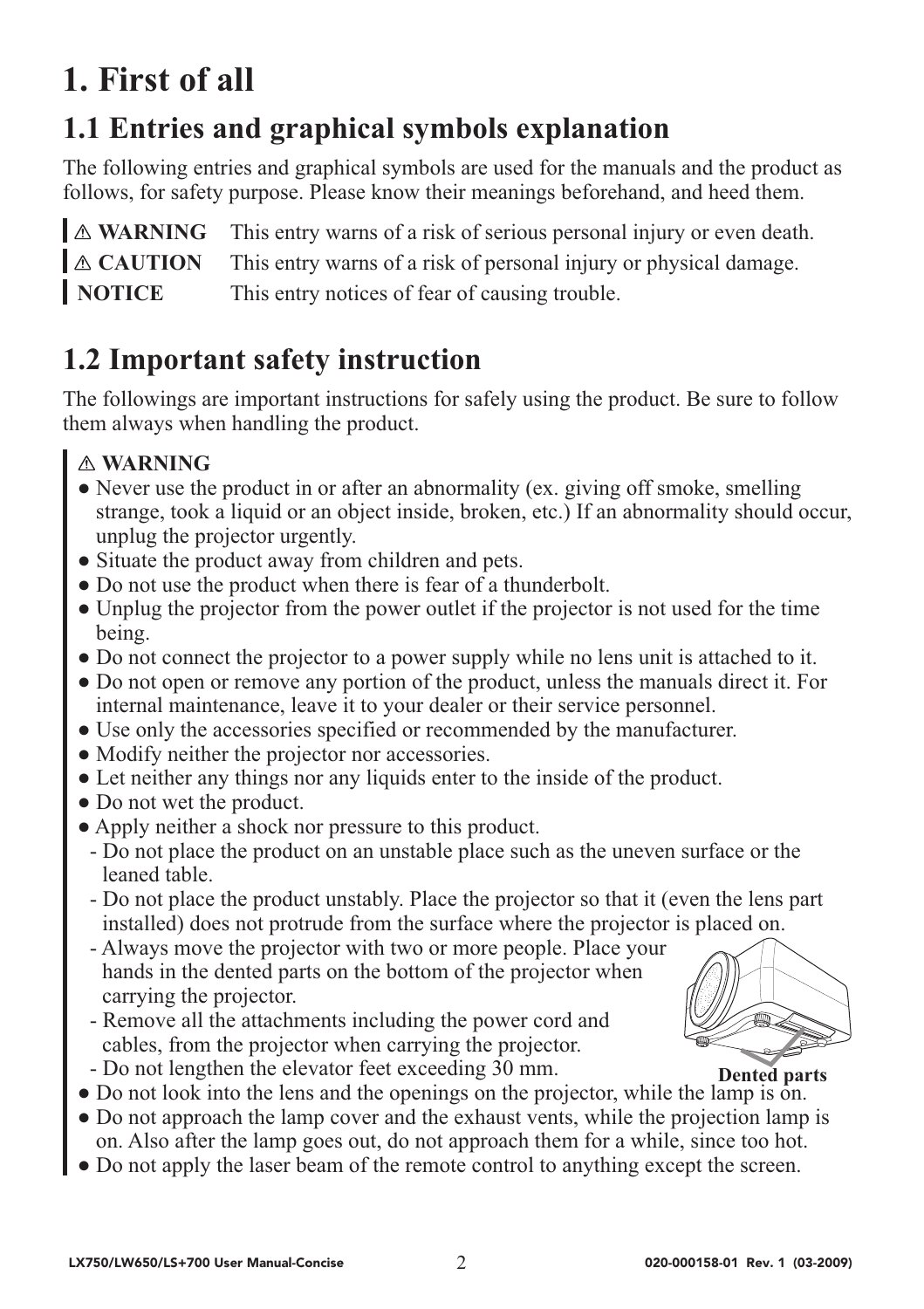### **1.3 Regulatory notices**

#### **About Electro-Magnetic Interference**

#### **WARNING :**

This is a Class A product. In a domestic environment this product may cause radio interference in which case the user may be required to take adequate measures.

#### **In the US**

Declaration of Conformity

| Trade name:               | <b>CHRISTIE</b>                             |
|---------------------------|---------------------------------------------|
| Model Number:             | $LX750/LW650/LS+700$                        |
| <b>Responsible Party:</b> | Christie Digital Systems USA, Inc.          |
| Address:                  | 10550 Camden Drive, Cypress CA 90630 U.S.A. |
| Telephone Number:         | $+1-800-407-7727$                           |

This device complies with part 15 of the FCC Rules. Operation is subject to the following two conditions: (1) This device may not cause harmful interference, and (2) this device must accept any interference received, including interference that may cause undesired operation.

This equipment has been tested and found to comply with the limits for a Class A digital device, pursuant to Part 15 of the FCC Rules.

#### **In Canada**

NOTICE: This Class A digital apparatus complies with Canadian ICES-003.

These limits are designed to provide reasonable protection against harmful interference when the equipment is operated in a commercial environment.

 This equipment generates, uses, and can radiate radio frequency energy and, if not installed and used in accordance with the instruction manual, may cause harmful interference to radio communications. Operation of this equipment in a residential area is likely to case harmful interference in which case the user will be required to correct the interference at his own expense.

Some cables have to be used with the core set. Use the accessory cable or a designated type cable for the connection. For cables that have a core only at one end, connect the core to the projector.

**CAUTION:** Changes or modifications not expressly approved by the party responsible for compliance could void the user's authority to operate the equipment.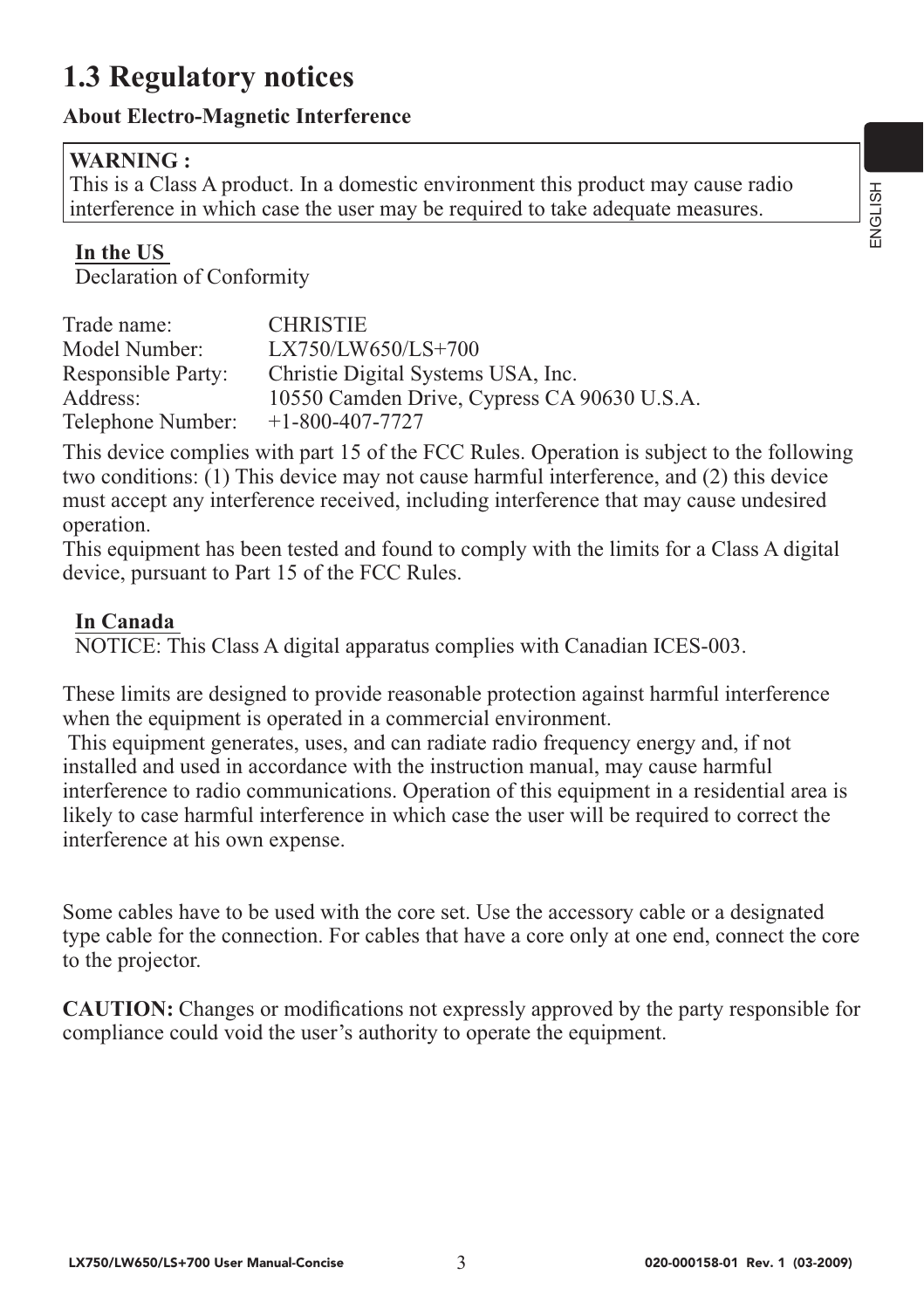#### 1.3 Regulatory notices (continued)

#### **About Waste Electrical and Electronic Equipment**

The mark is in compliance with the Waste Electrical and Electronic Equipment Directive 2002/96/EC (WEEE).



The mark indicates the requirement NOT to dispose the equipment including any spent or discarded batteries or accumulators as unsorted municipal waste, but use the return and collection systems available. If the batteries or accumulators included with this equipment, display the chemical symbol Hg, Cd, or Pb, then it means that the battery has a heavy metal content of more than 0.0005% Mercury or more than, 0.002% Cadmium, or more than 0.004% Lead.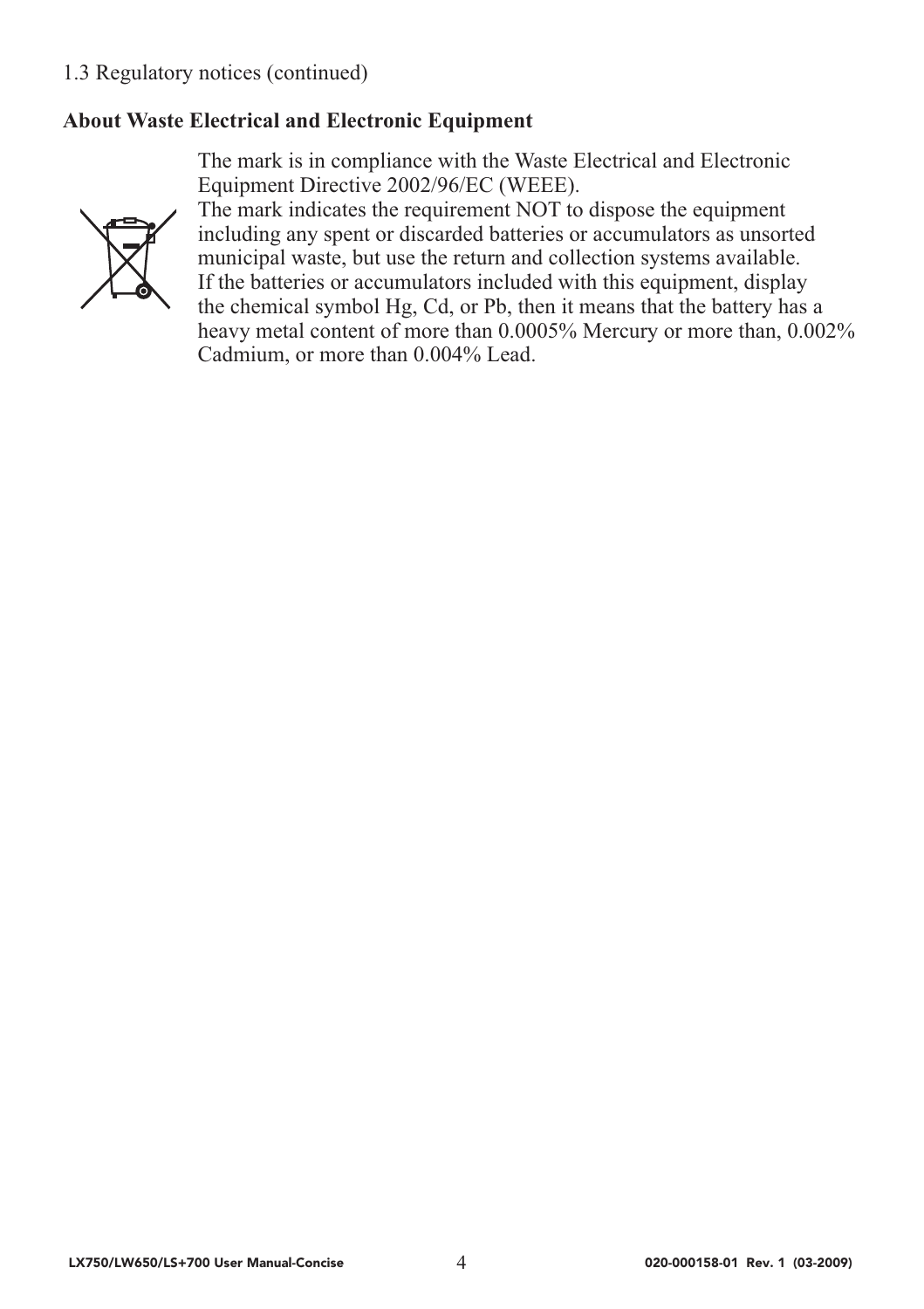## **2. Checking the contents of package**

Soon after purchasing this product, check that all the following items are included in the package. If any items should be missing, tell your dealer immediately.

- (1) Projector
- (2) Lens adapter
- (3) Hexagon wrench

(for installation of the optional lens unit)

- (4) Power cord
- (5) Computer cable
- (6) Remote control with two batteries
- (7) User's manuals (a book and a CD)
- (8) Security label



#### **NOTE**

- \* This product is supplied without a lens unit, so that you can choose from a range of lenses that can meet your requirements. Ask your dealer about details, and prepare one or more lens unit together with this product.
- \* Some additional accessories or services may be required for your use. We recommend consult with your dealer beforehand.

#### **CAUTION**

● Keep the original packing materials, and use them correctly when transporting or storing the product.

## **3. Attaching the lens unit**

Request your dealer to install the lens unit in the projector. Be sure to leave both removing and attaching the lens unit to the service personnel your dealer sent.

#### **WARNING**

- Use only the lens unit specified by the manufacturer.
- Leave both attaching and removing the lens unit to the service personnel your dealer sent.
- Read and keep the user's manual of the lens unit.
- Use special caution not to drop the lens unit or knock it against something.
- Do not transport the projector to which the lens unit is attached.

#### **CAUTION**

• Keep the original packing materials for the lens unit, and use them correctly when transporting or storing the lens unit.

#### **NOTICE**

- Do not touch the lens surface directly.
- Keep the dust protector of the projector, and use it when no lens unit is attached to the projector.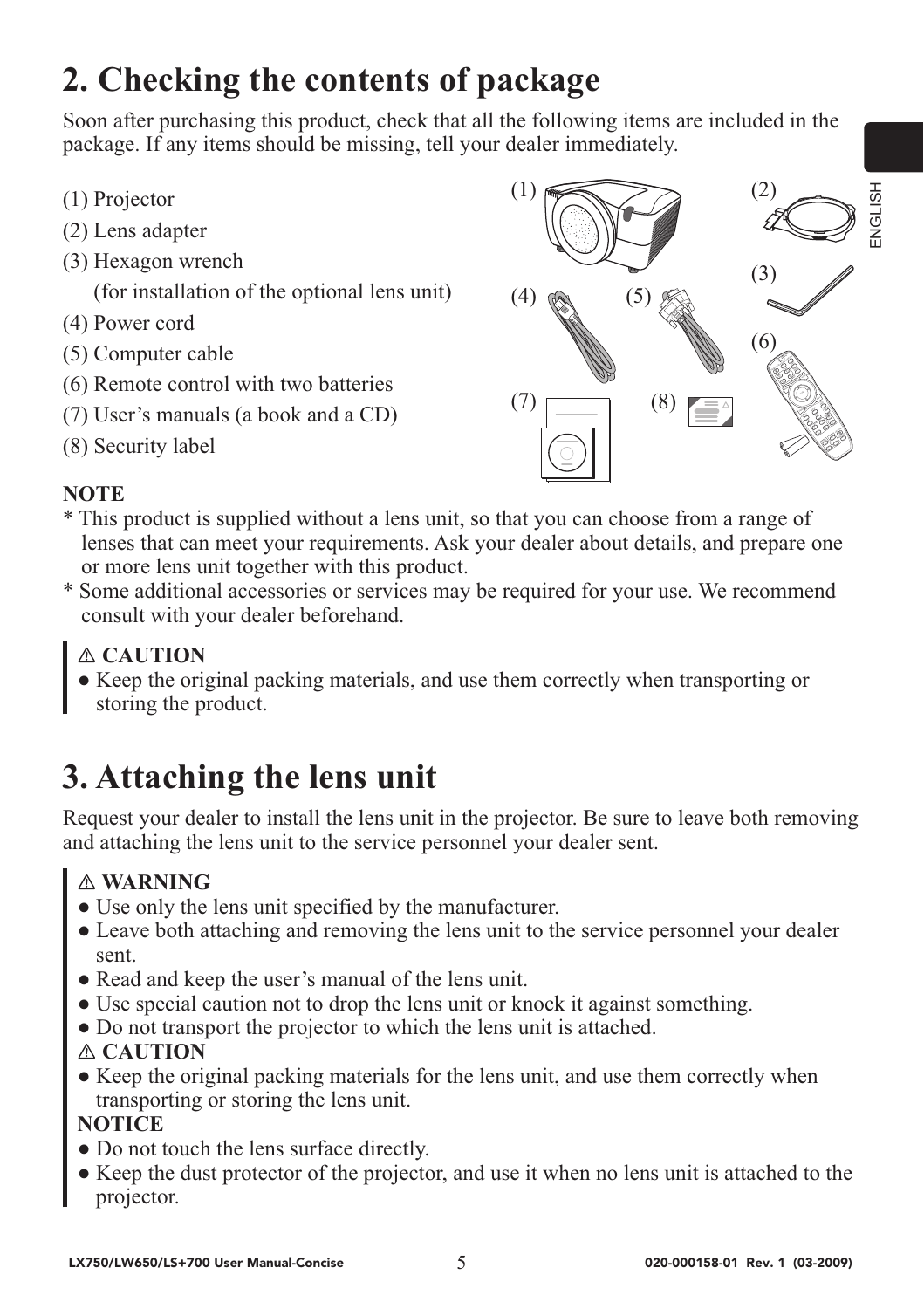## **4. Placing the projector**

Read this chapter through first. Then install the projector into place.

### **4.1 Installation environment**

This product requires an installing place that is stable, cool and airy. Check your installation environment in accordance with the following.

#### **WARNING**

- Do not place the product on an unstable surface such as an uneven, tilted, or vibrating place.
- Do not place the product near water for example, near a bathtub, washbowl, kitchen sink, or laundry tub; in a wet basement, near a swimming pool, beach; or outdoors.

#### **CAUTION**

- Do not place the product in a dusty, smoky, or humid place for example, on a passage, in a smoking space, in a kitchen, or outdoors.
- Do not place the product near heat sources for example, radiators, heat registers, stoves, or other product (including amplifiers) that produces heat.
- Do not place this product in a magnetic field.

#### **NOTICE**

- Do not place the product in a place where radio interference may be caused.
- Do not place the projector in a place where any strong lights hit the remote sensors.

### **4.2 Projection style**

Choose the projection style suitable to your use, referring to the illustration below.



#### **NOTE**

\* For the case of installation in a special state such as ceiling mount, the specified mounting accessories and service may be required. Before installing the projector, consult your dealer about your installation.

- Consult with your dealer about installation beforehand.
- Use only the mounting accessories the manufacturer specified, and leave installing and removing the projector with the mounting accessories to the service personnel.
- Read and keep the user's manual of the mounting accessories used.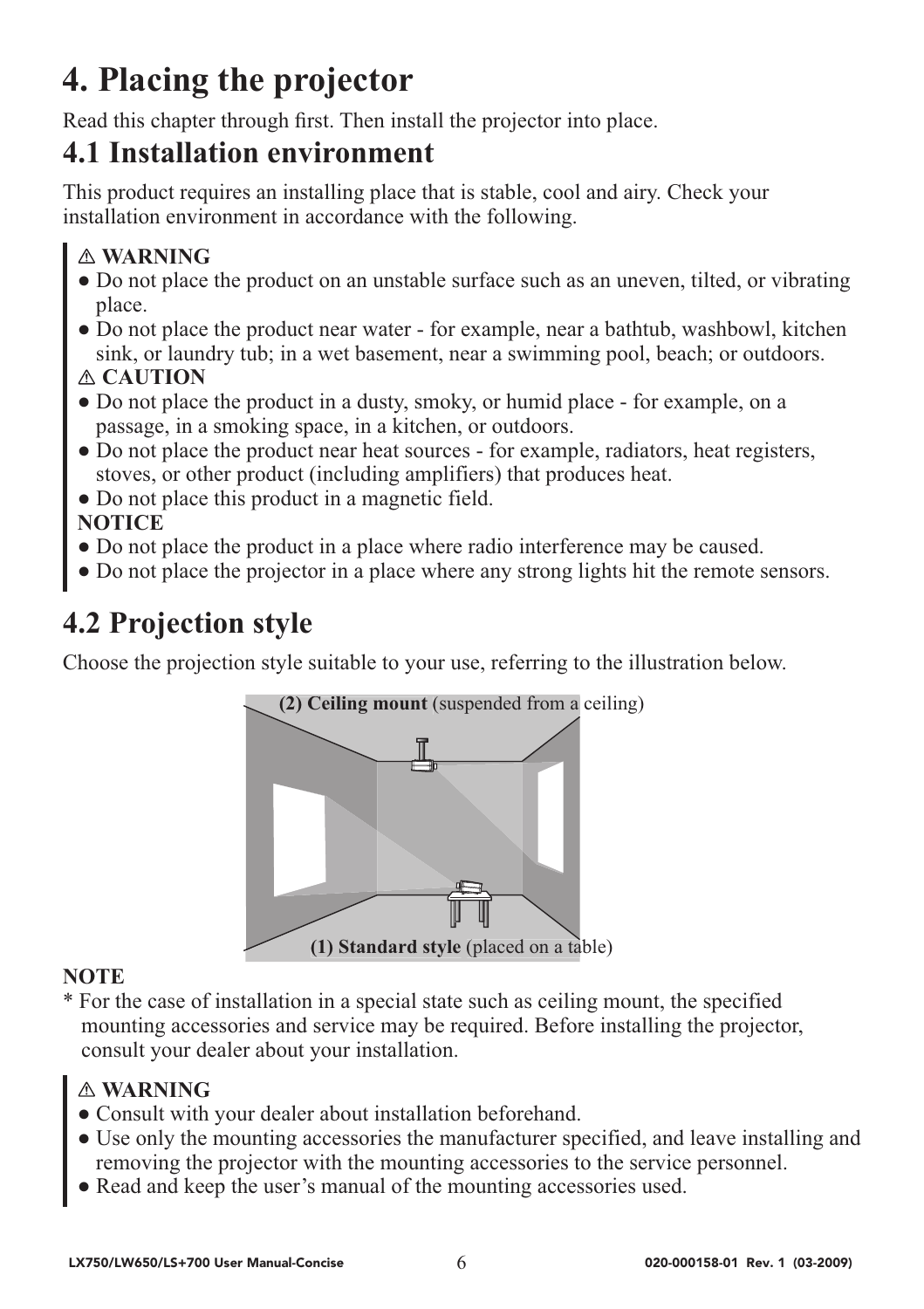### **4.3 Projection distance**

See the user's manual of your lens unit for your case.

#### **NOTICE**

● Do not use a polarized screen, since it can cause a red image.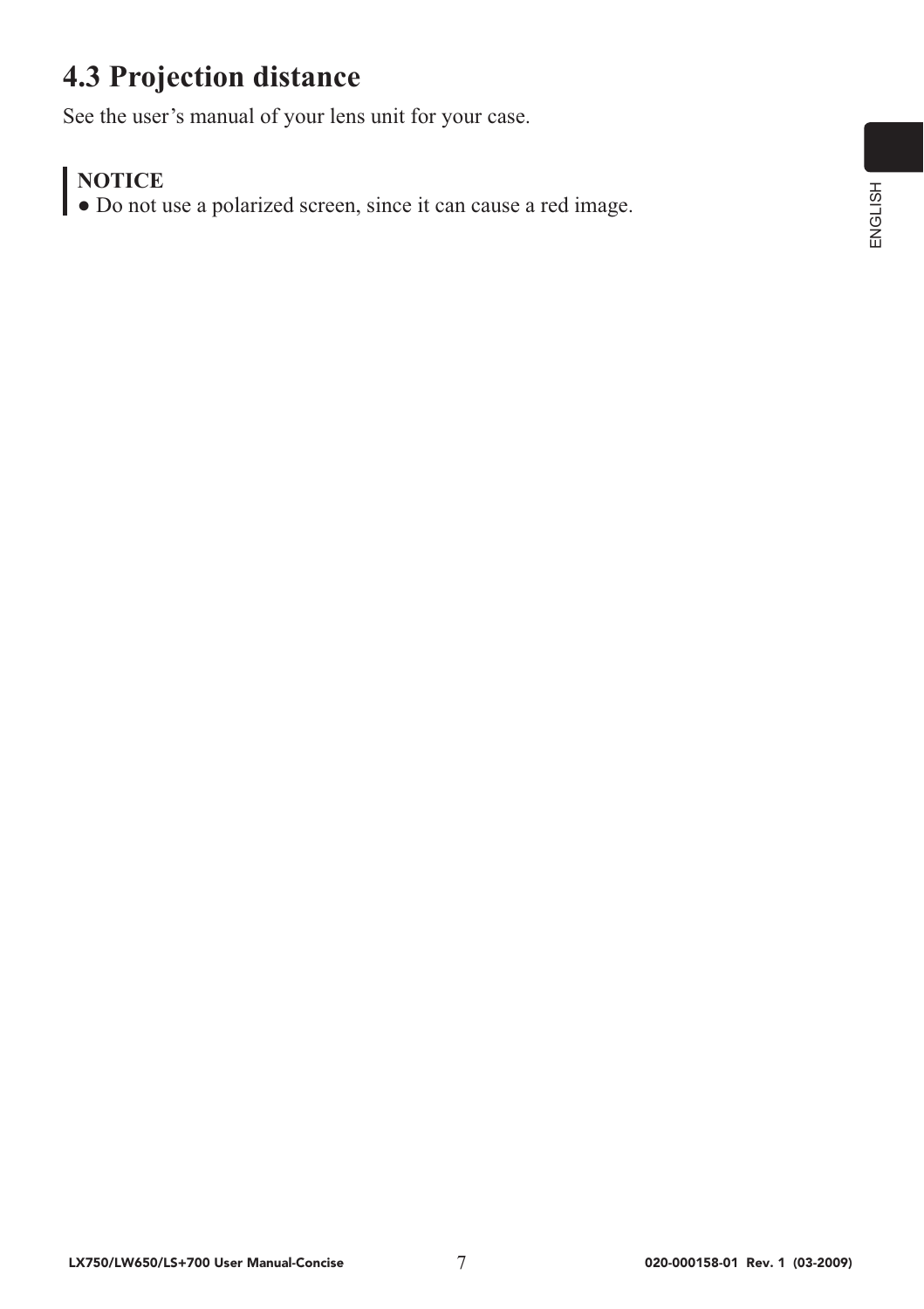### **4.4 Placement**

Heed the followings and place the projector into the place in accordance with the preceding paragraph 4.3.

#### **WARNING**

- Keep the projector away from anything that is easy to catch fire.
- Do not block or cover the openings on the projector, and keep sufficiently space for ventilation around the projector.
	- Do not use the projector on a cushiony surface such a rug, a carpet or bedding.
	- Keep the projector away from any light materials such as a piece of paper that can stick to the intake holes.
- Do not use the projector on an unstable stand such as a cart.
- Place the projector so that nothing enters to the inside of the projector.
- Keep the projector away from any small things such as paperclips that can fall into the inside.

- Keep the projector away from any liquids that can spill or leak into the product.

#### **CAUTION**

- Keep the projector away from anything that is heat conductive such as metal.
	- Do not use the projector on a metallic table.
- Keep the projector away from anything that is weak in heat such as some kinds of plastics.

#### **NOTICE**

- Place the projector so that there is nothing that blocks the projection light to the screen.
- Avoid exposing directly the remote sensor to any strong lights.

### **4.5 Supplementary anti-theft means**

This projector has the security bar for a commercial anti-theft chain or wire up to 10 mm in diameter, and also the security slot for the Kensington lock.

For details, see the manual of your security tool.

#### **NOTE**

\* These are not provided as comprehensive theft preventions but supplemental measures.

#### **WARNING**

● Do not use the security slot for the purpose of fall prevention, since these are not designed for it.

#### **CAUTION**

● Do not place the anti-theft chain or wire near the projector's exhaust vents, since the chain or wire heated by the hot exhaust gas may cause burns.

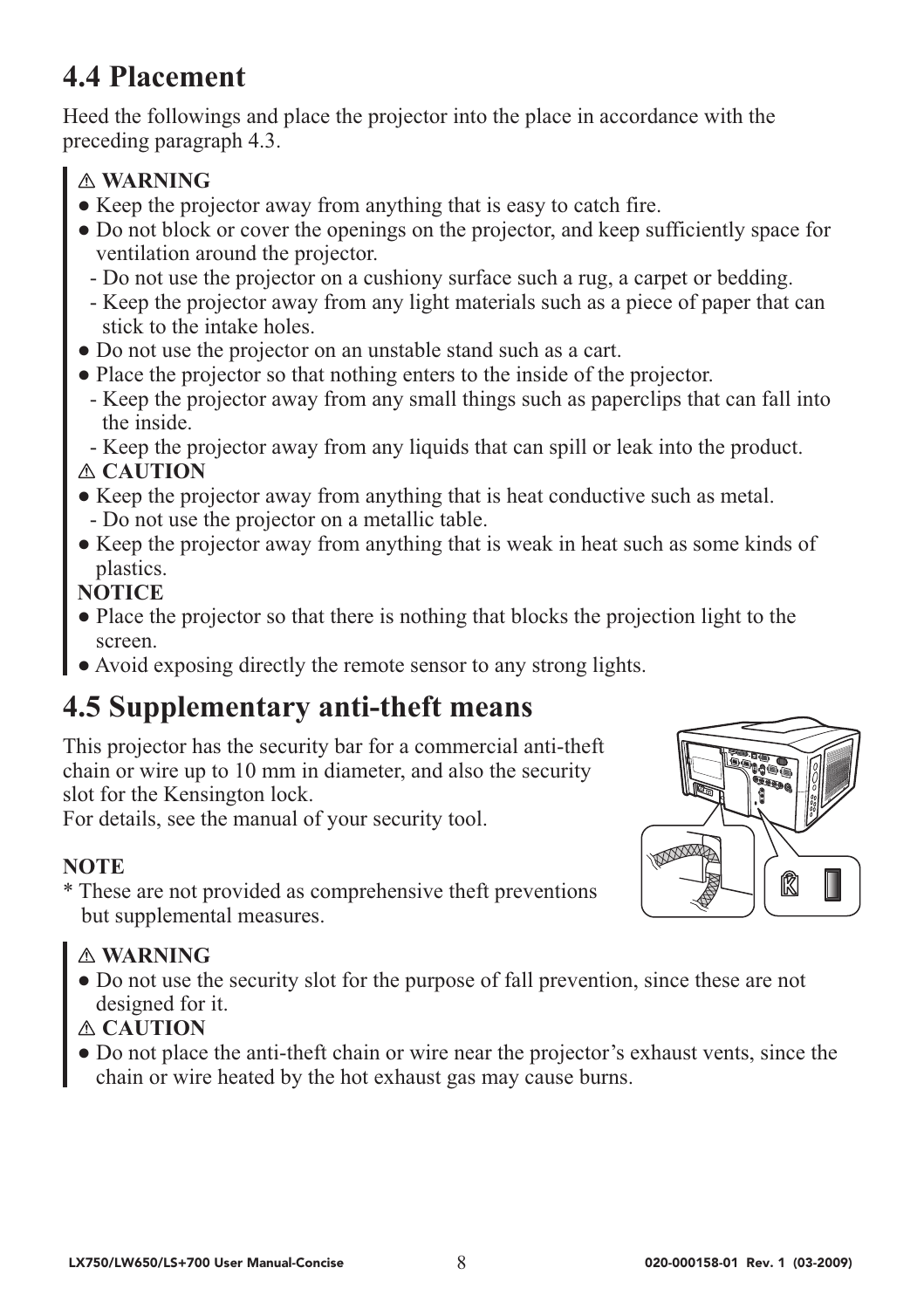## **5. Connecting with your devices**

Before connecting the projector to your devices, check the manual of the device in order to make sure that the device is suitable to connect with this projector and to check what is required for the connection.

Consult your dealer when the required accessory did not come with the product or the accessory is damaged. It may be regulated under some standard.

After making sure that the projector and the devices are turned off, perform the connection, according to the following instructions. Refer to the figures in subsequent pages.

#### **NOTE**

\* For this product, the optional cable cover is ready to be purchased. To place an order for it, please tell your dealer the type name of it.

#### **WARNING**

- Use only the accessories specified or recommended by manufacturer. Modify neither a projector nor accessories.
- Read and keep the user's manual of the accessories used.
- Do not connect or disconnect the projector with devices while they are connected to a power supply except for the cases directed by the manuals of devices.

#### **CAUTION**

- Some connecting cable may have to have a specific length, or a ferrite core at the end to connect to the projector, under the regulation of electro-magnetic interference. When a ferrite core is attached to the specified cable only at one end, connect to the projector the end that the ferrite core is attached at.
- Be careful not to set a connector into a wrong port or with a wrong way.
- Be careful not to damage the cables. Route the cables not to be stepped on and pinched out.

#### **NOTICE**

● Do not turn your device on prior to the projector, except for the cases directed by the manuals of devices.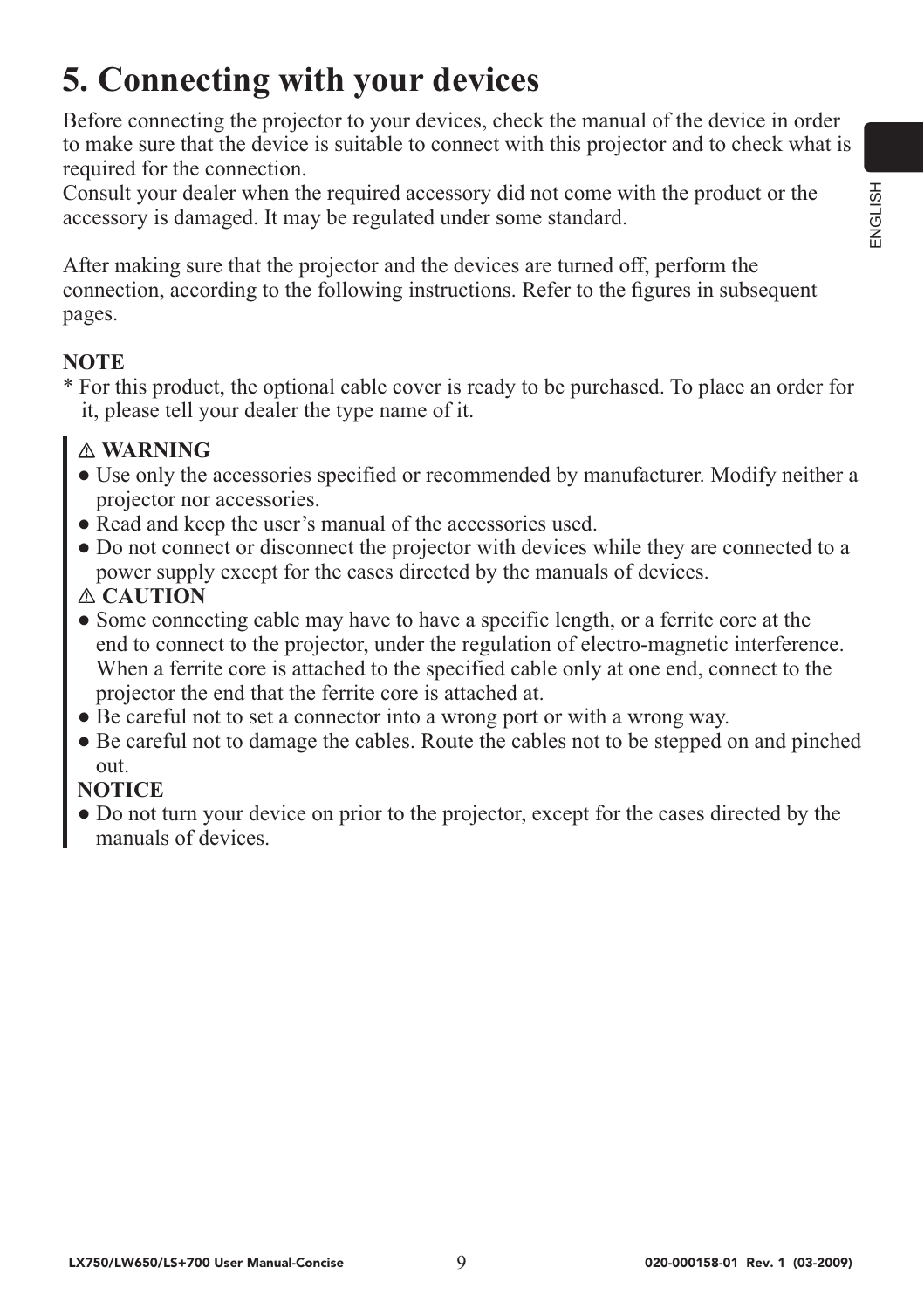5. Connecting with your devices (continued)

#### **Example of connecting with VCR or DVD players**



#### **Example of connecting with computers**

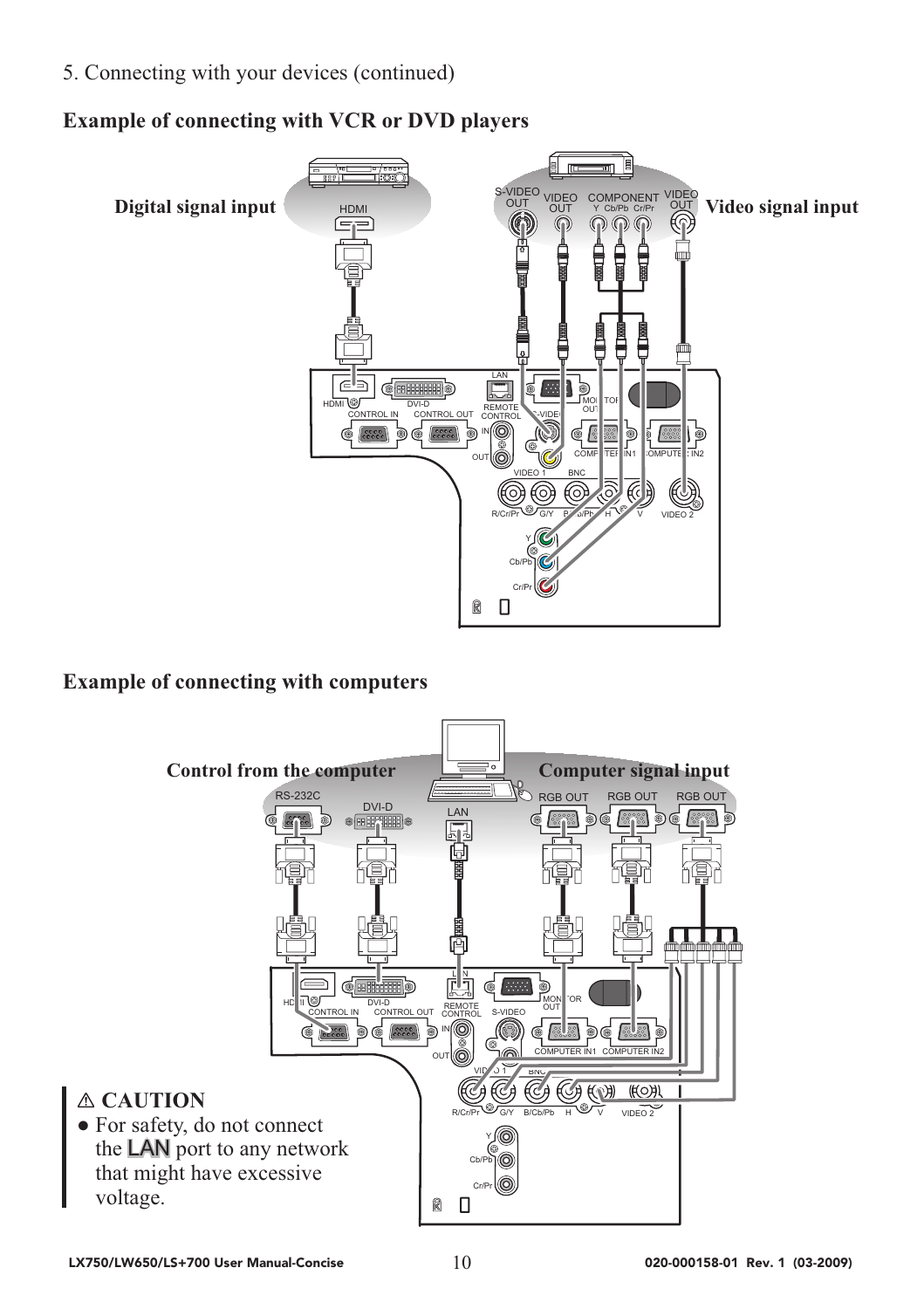5. Connecting with your devices (continued)

#### **Example of connecting with another projector or a display device**

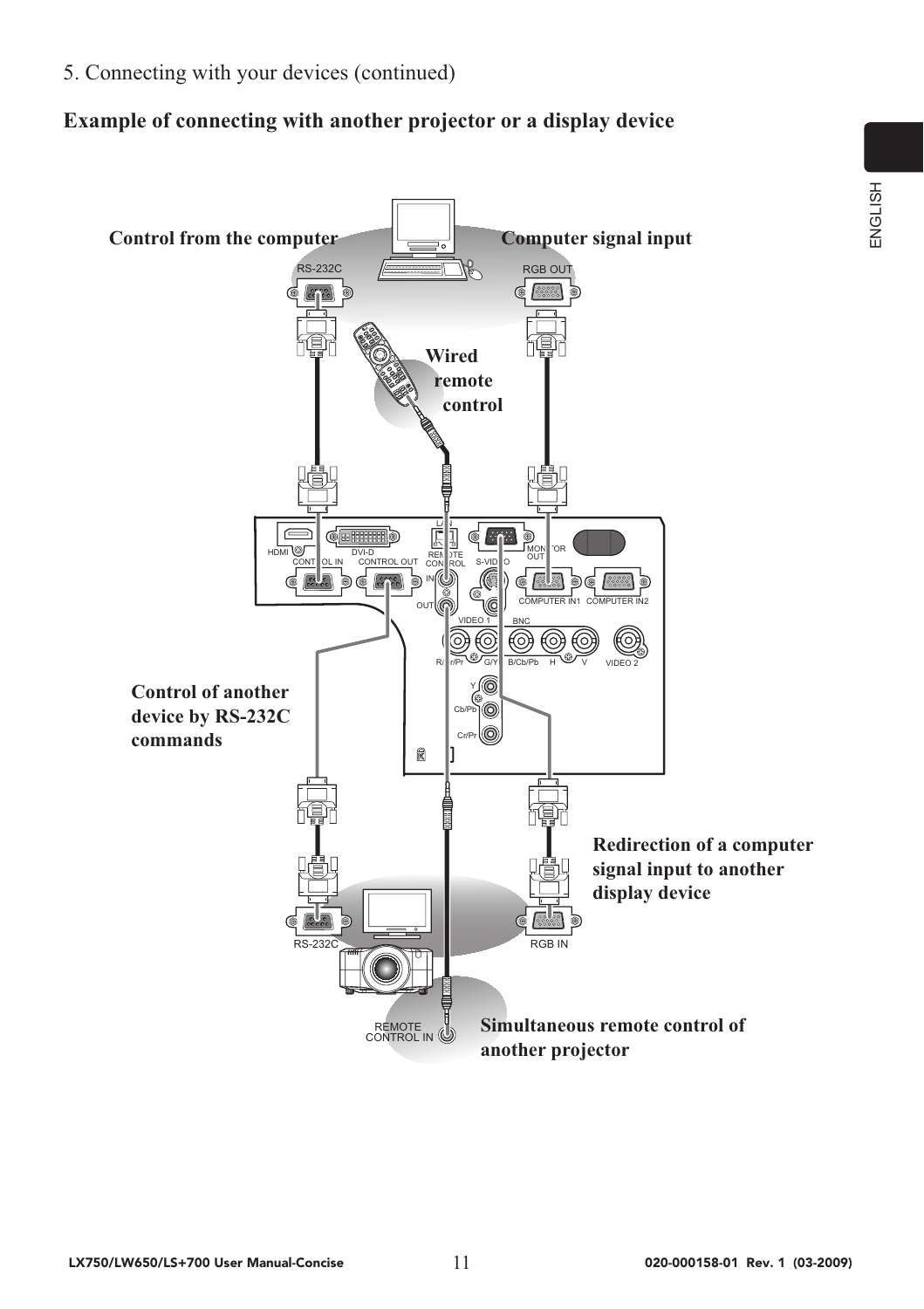## **6. Connecting to a power supply**

In accordance with the warnings shown below, connect the AC inlet of the projector to the proper power outlet. The following walks you through the connection.

- 1. Make sure that the power switch of the projector is set to the off-position (marked with "O").
- 2. Insert the socket end of the power cord into the AC IN (AC inlet) of the projector.
- 3. Plug the other end of the power cord into the power outlet.



- Do not connect the projector to a power supply when the lens unit is not attached.
- Use this projector from only the specified power supply in accordance with the label indication on the projector.
- Use a power outlet that is close to the projector and easily accessible.
- Do not overload the outlet, since overloading can result in a fire or an electric shock.
- Use only the power cord that came with this product and is suitable for your power supply. If the suitable power cord did not come with this product, consult your dealer.
- Do not use a damaged power cord. If the power cord you need is damaged, ask your dealer for a new power cord of the same type.
- Do not handle the power cord with wet hands.
- Do not repair or modify the power cord.
- Be careful not to damage the power cord. Route the power cord so that it is not likely to be walked on or pinched by items placed upon or against them.
- Connect firmly the power cord not to result in loose connection. Do not use a loose or unsound power outlet.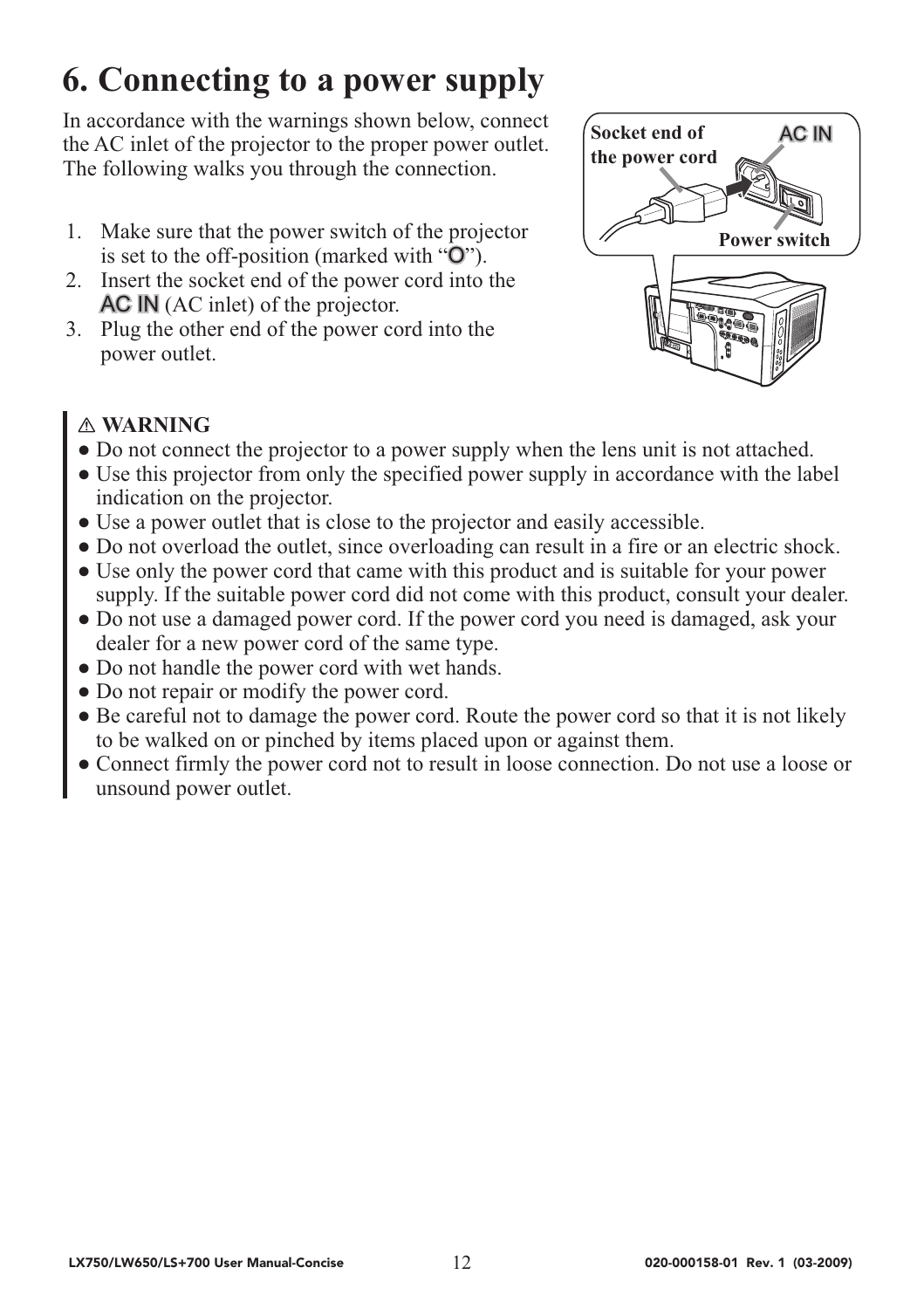## **7. Preparing the remote control**

Use the remote control that came with the product. Load the batteries into the remote control after reading this chapter through.

## **7.1 Putting the batteries**

The remote control needs the two batteries of the following type.

#### **HITACHI MAXELL**, part number **LR6** or **R6P**

The batteries that came with the product are the type suitable to this remote control. The following walks you through loading batteries into the remote control.

- 1. Remove the battery cover in the back of the remote control. Push lightly the knob of the battery cover while pulling it up.
- 2. Put the batteries into the battery holder, according to the polarity markings "+" and "-" inside the holder.
- 3. Put the battery cover back into place until it clicks.

#### **NOTE**

\* If the remote control malfunctions, try replacing the batteries with fresh ones.

- Be careful not to press the **LASER** button when loading the batteries. It is dangerous if a laser beam is unintentionally turned on. See the warning in the following paragraph 7.3.
- Be careful of handling batteries, since a battery can cause explosion, cracking or leakage that could result in a fire, injury, or environment pollution.
	- Use only the specified batteries. Do not use batteries of different types.
	- When replacing the batteries, replace both of the batteries with new batteries of the same type. Do not use a new battery with a used battery.
	- Do not use a battery with damage, such as scratches, dents, rust or leakage.
	- Make sure the plus and minus terminals are correctly aligned when loading a battery.
	- Do not work on a battery; for example recharging or soldering.
	- If the remote control is not used for a long period of time, remove the batteries.
	- Keep batteries in a dark, cool and dry place. Never expose a battery to a fire or water.
	- Keep batteries away from children and pets.
	- When a battery leaked, wipe the leakage out well with a waste cloth. If the leakage adhered to your body, immediately rinse it well with water. When a battery leaked in the battery holder, replace the batteries after wiping the leakage out.
	- Obey the local laws on disposing a battery.

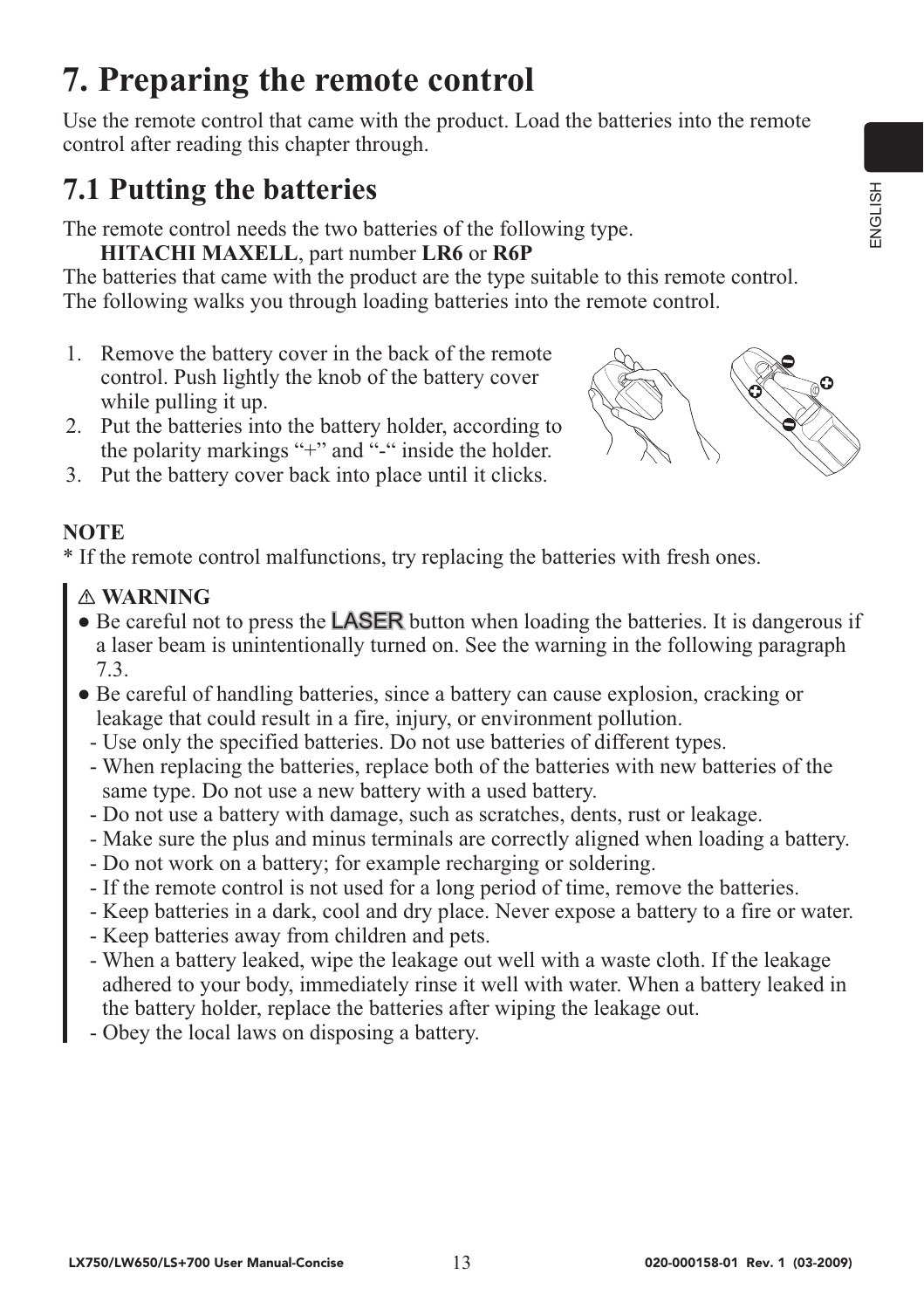### **7.2 Transmitting condition**

The remote control works with the remote sensors on the projector using infrared light (Class 1 LED). The remote sensor senses the remote control signals reached into the range within 60 degrees (to right and left) and 3 meters about from the sensor.

#### **NOTE**

- \* You can inactivate one or two sensors from the three sensors using the item **REMOTE RECEIVE**. of the **SERVICE** menu under the **OPTION** menu.
- \* When you want to use two or more projectors of this type at the same time and the same place, utilize the **REMOTE ID** function. The buttons of **ID 1, ID 2**, ID 3 and ID 4 on the remote control can name the projector given the same ID number as the button by the item **REMOTE ID** of the **SERVICE** menu under the **OPTION** menu.



#### **NOTICE**

- Avoid exposing directly the remote sensor to any strong lights.
- Do not put anything between the remote control and the remote sensor on the projector, since it may interfere with transmission of the remote control signals.

### **7.3 Laser pointer**

While pressing the **LASER** button, the remote control emits a laser beam and lights the LASER INDICATOR. Use the laser beam as the pointer on the screen.



- Use the laser beam of the remote control only for the pointer on the screen. Do not apply the laser beam to anything except the screen.
	- Never hit eyes by the laser beam since the laser beam can injure eyes.
	- Do not apply the laser beam to anything except the screen.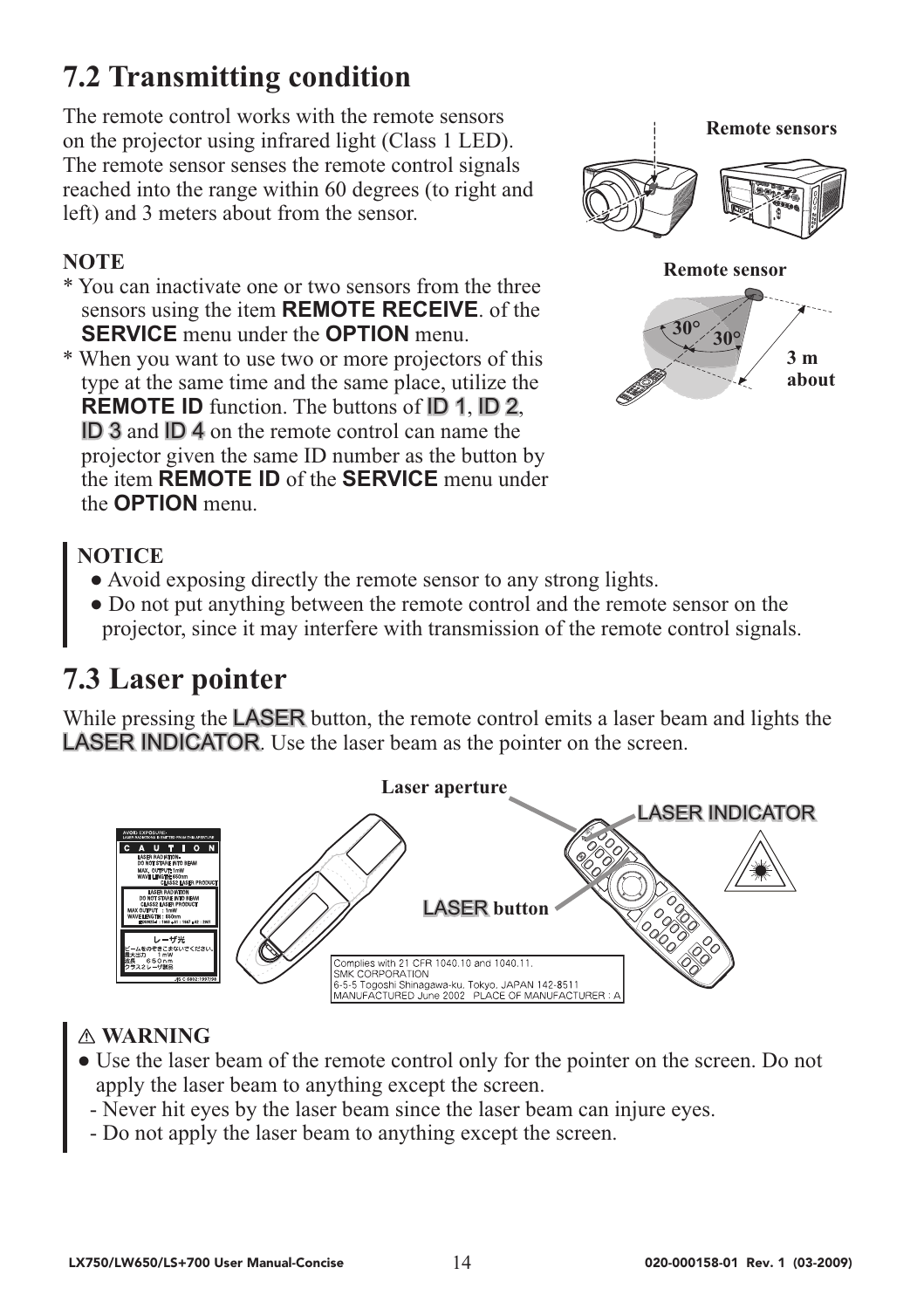## **8. Turning the projector on/off**

### **8.1 Turning on**

- 1. Make sure that the power cord is firmly and correctly connected to the projector and the outlet.
- 2. Press down the side marked "I" on the power switch.

The **POWER** indicator will light up in steady orange. Wait for the buttons to become ready. It may take several seconds.

3. Press the STANDBY/ON button (on the projector or the remote control). The projection lamp will light up and the POWER indicator will begin blinking in green. When the power is completely on, the indicator will stop blinking and light in steady green.



## **8.2 Turning off**

- 1. Press the **STANDBY/ON** button on the projector or the remote control. The message "**Power off?**" will appear on the screen for about 5 seconds.
- 2. Press the STANDBY/ON button again while the message is shown. The projector lamp will go off, and the POWER indicator will begin blinking in orange.

Then the **POWER** indicator will stop blinking and light in steady orange when lamp cooling is complete.

3. After making sure that the POWER indicator lights in steady orange, and press down the side marked "O" on the power switch. The **POWER** indicator will go off.

#### **NOTE**

\* When the item **DIRECT ON** of the **OPTION** menu is set to the **ON**, and that the projector was turned off by only the power switch without using the **STANDBY/ON** button, switching the power switch turns the projector automatically.

#### **WARNING**

- Do not look directly into the lens or the openings on the projector while the lamp is on.
- Do not approach the lamp cover and the exhaust vents for a while after the lamp goes out, since they may be hot and could cause burns.

#### **NOTICE**

● Do not turn your device on prior to the projector, except for the cases directed by the manuals of devices. Turn your device off prior to the projector, except for the cases directed by the manuals of devices.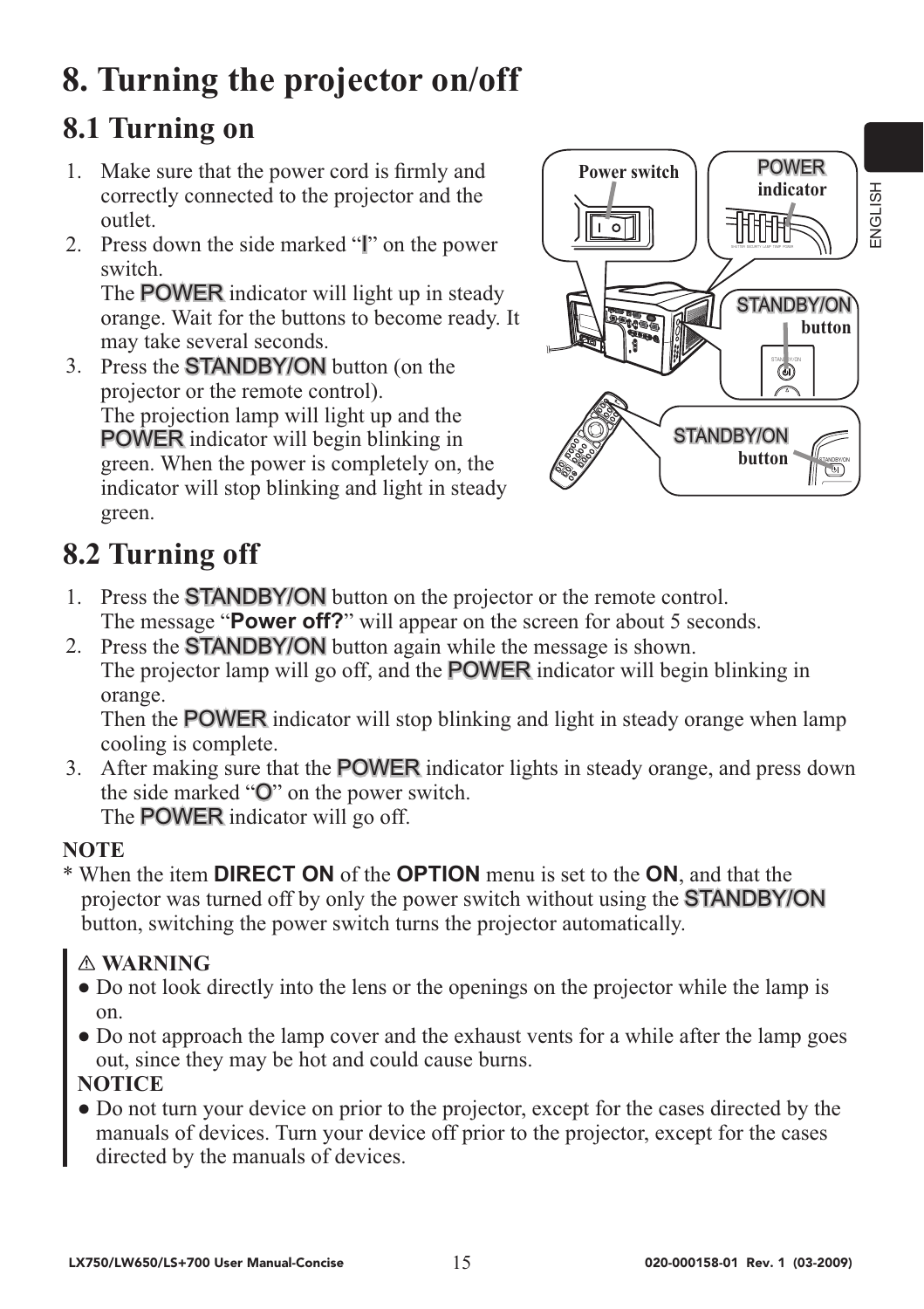## **9. Projecting images**

The basic operation of this product is shown in this chapter. For details, please refer to the manuals in the CD "User's Manual (detailed)"( $\Box$  23).



### **9.1 Displaying and switching the image**

Pressing one of the following buttons (on the control panel or the remote control) calls the picture signal from one of the input ports belonging to the category the button's name shows. And repeating and pressing the same button changes the port to take in the signal from in the order shown below.

```
(1) COMPUTER button: COMPUTER IN1 \rightarrow COMPUTER IN2 \rightarrow BNC
```
- (2) **VIDEO** button: Component (Y, Cb/Pb, Cr/Pr) → S-VIDEO → VIDEO 1 → VIDEO 2
- (3) DIGITAL button: **HDMI DVI-D**

### **9.2 Focusing the image**

- (1) On the control panel, press the **FOCUS** button first, then use the  $\blacktriangleleft/\blacktriangleright$  cursor buttons to adjust.
- (2) On the remote control, use the FOCUS +**/**FOCUS buttons to adjust.

### **9.3 Zooming the image**

- (1) On the control panel, press the **ZOOM** button first, then use the  $\blacktriangleleft/\blacktriangleright$  cursor buttons to adjust.
- (2) On the remote control, use the ZOOM +**/**ZOOM buttons to adjust.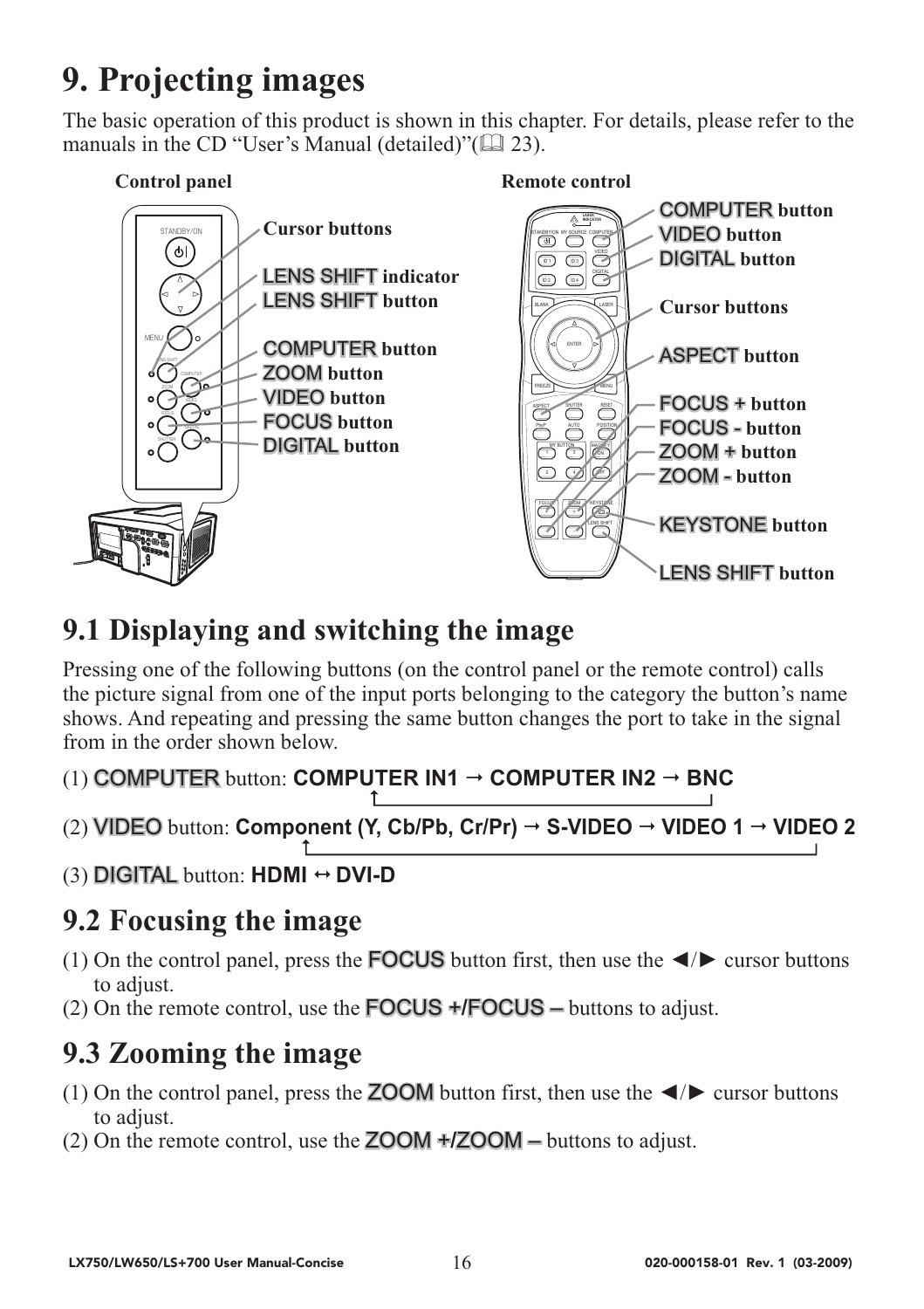## **9.4 Adjusting the projection position**

#### **Using the elevator feet**

Lengthening or shortening the length of the elevator feet shifts the projection position and the projection angle. Turn the elevator feet each to adjust their length.

#### **WARNING**

• Do not lengthen the elevator feet exceeding 30 mm. The foot lengthened exceeding the limit may come off and drop the projector down, and result in an injury or damaging the projector.

#### **CAUTION**

• Do not place the projector with an inclination exceeding 5 degrees. The projector leaned exceeding the limit could cause malfunction and shorten the life of the projector.

#### **Adjusting the lens position**

Shifting the lens position shifts the projection position.

After pressing the **LENS SHIFT** button (on the control panel or the remote control), use the cursor buttons to shift the lens position.

#### **NOTE**

- \* While the lens is moving, the LENS SHIFT indicator (on the control panel) lights up or blinks green. The projector may ignore operation by buttons while moving the lens.
- \* Generally, better image quality can be got when the lens is set to the center.

#### **CAUTION**

● Do not put your fingers or any other things around the lens. The moving lens could catch them in the space around the lens and result in an injury.

### **9.5 Selecting an aspect ratio**

Use the **ASPECT** button (on the remote control). Each time you press the button, it changes the aspect ratio of the image in turn.

## **9.6 Correcting the keystone distortion**

Pressing the KEYSTONE button (on the remote control) displays the **KEYSTONE**  dialog. Use the cursor buttons according to the dialog, checking the image.

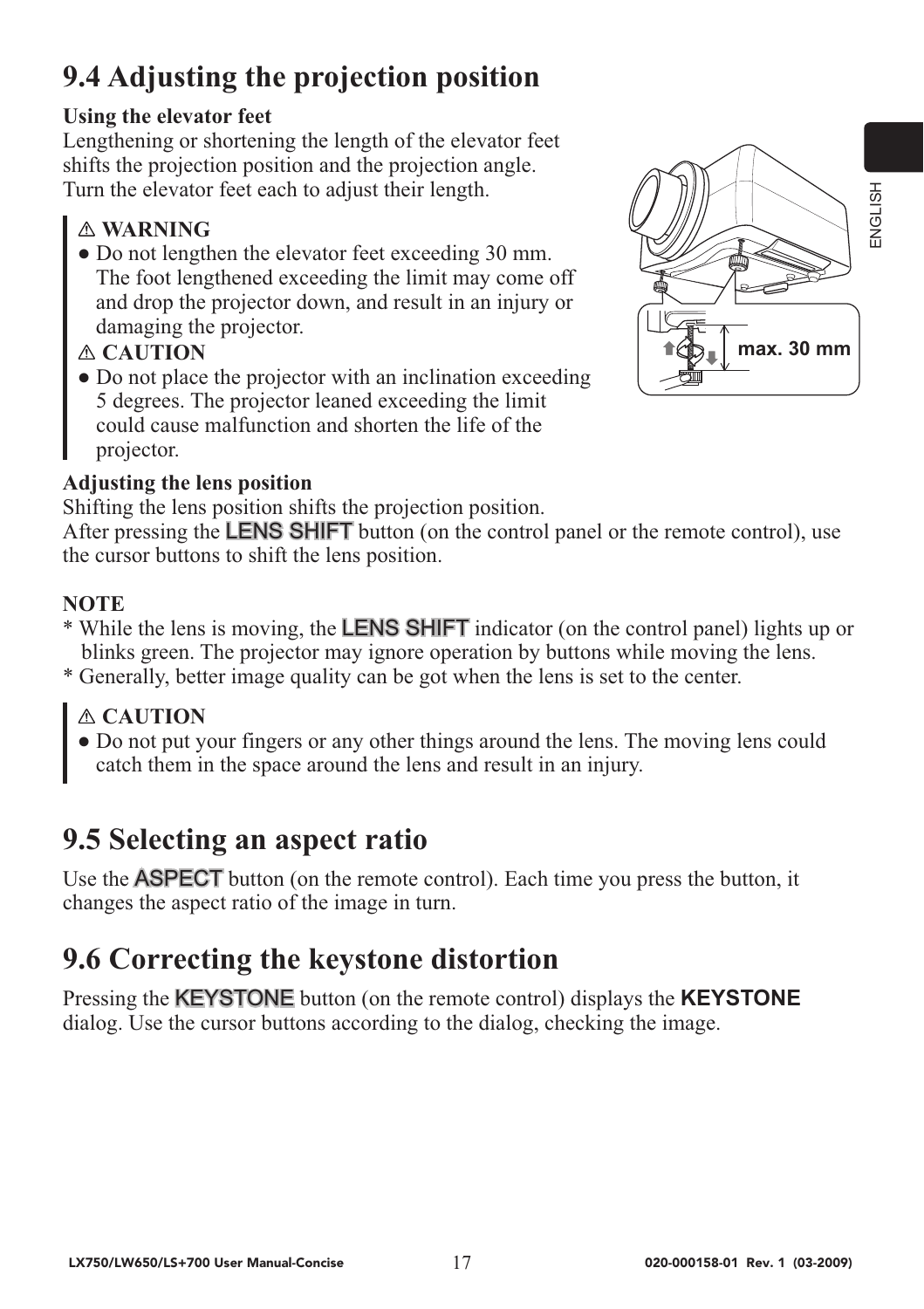

### **9.7 Hiding the projection image**

Closing the mechanical lens shutter blocks the projection light, and black out the screen keeping the projection state. If you use another monitor device, you can operate the display, hiding it from the audience.

Press the **SHUTTER** button (on the control panel or the remote control) to close, or open the lens shutter.

#### **NOTE**

- \* While the lens shutter is closed, the SHUTTER indicator (on the control panel) blinks yellow.
- \* Even if the projector is turned off with the lens shutter closed, turning the projector on opens automatically the lens shutter.

#### **WARNING**

● Do not leave the shutter closed for a long time while using the projector, since the closed lens shutter could raise the inside temperature, and result in even a fire.

### **9.8 Temporarily blanking the display**

Using the BLANK button, you can display the **BLANK** image preset by the item **BLANK** of the **SCREEN** menu instead of the image from the input signal.

Press the BLANK button (on the remote control), to display the **BLANK** image, or recover the image from the input signal.

#### **NOTE**

\* Some operation of the projector may recover the image from the input signal automatically.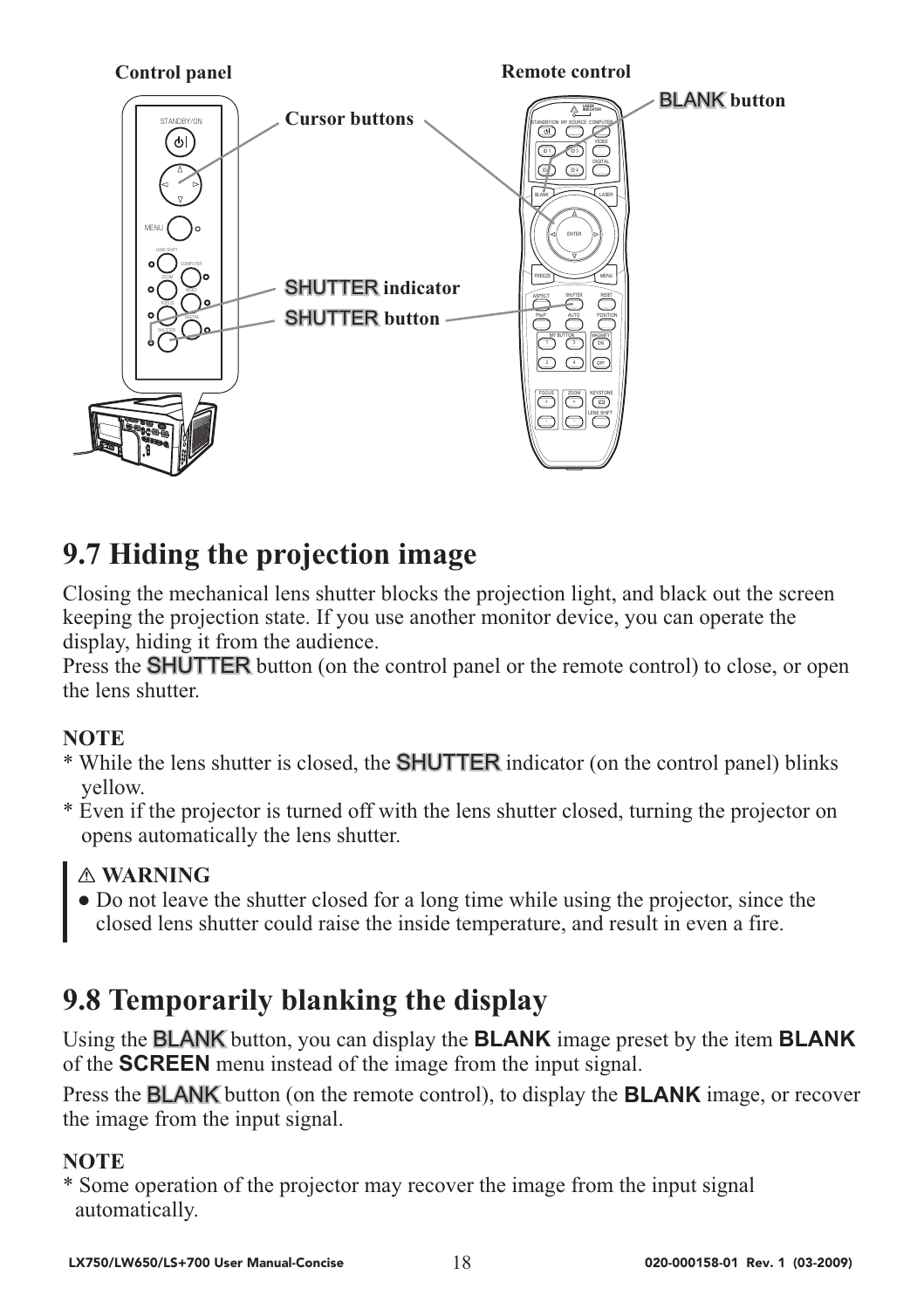### **10. Maintenance**

Before taking care of the projector, be sure to turn off, unplug, and cool down it. Especially for maintenance of the lamp unit, allow the projector to cool for 45 minutes about.

### **10.1 Lamp unit**

A worn out lamp bulb could burn or burst. It is recommended to keep a spare lamp unit on hand and to replace the lamp unit when the projected image darkens or color reproduction becomes poor.

To prepare the spare, contact your dealer and tell the following type number.

Type number of the optional lamp unit: **00X-00XXXX-01 (DT01001)**

If the projector is installed in a special state such as ceiling mount, or if the lamp bulb has broken, also ask the dealer to replace the lamp unit. Otherwise, follow the procedure shown below to replace the lamp unit.

- 1. Make sure that the projector is unplugged and cooled down.
- 2. Loosen the screw (marked by arrow) of the lamp cover. Then slide and take it off.
- 3. Loosen the 3 screws (marked by arrow) of the lamp unit. Then picking the handles of the unit, gently take it from the projector.
- 4. Gently set the new lamp unit into place. Then retighten the screws of the lamp unit.
- 5. Put the lamp cover back into place, and retighten the screw of the lamp cover.
- 6. Reset the **LAMP TIME** value.
	- (1) Turn the projector on.
	- (2) To display the **ADVANCED MENU**, press the MENU button (on the control panel or the remote control). On the **EASY MENU**, select the "**ADVANCED MENU**" using the ▲/▼ cursor buttons, then press the  $\triangleright$  cursor button.
	- (3) To select the **OPTION** menu, select the "**OPTION**" using the  $\triangle$ / $\triangledown$  cursor buttons in the left column, then press the  $\blacktriangleright$  cursor button.
	- (4) To display the **LAMP TIME** dialog, select the "**LAMP TIME**" using the ▲/▼ cursor buttons in the right column, then press the  $\triangleright$  cursor button.
	- (5) Use the  $\triangleright$  cursor button according to the dialog. Selecting "**OK**" resets the **LAMP TIME** value.

#### **NOTE**

\* The value shown on the **OPTION** menu as the **LAMP TIME** is the use time that is counted since the last time the **LAMP TIME** was reset. Refer to the value for proper maintenance.

#### **NOTICE**

Be sure to reset the **LAMP TIME** only when you have replaced the lamp unit.



**Lamp cover**



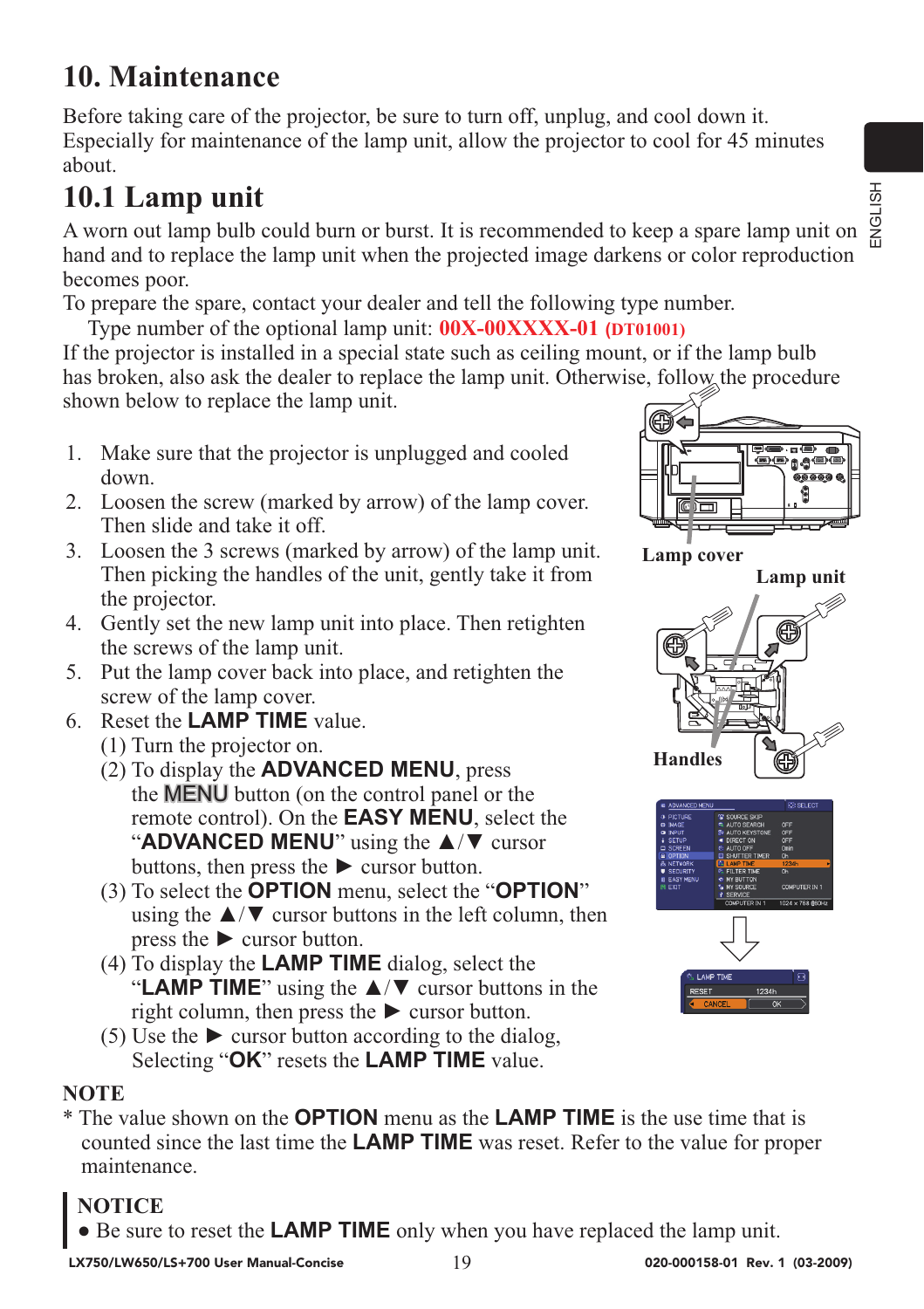#### **WARNING**

*A* **HIGH VOLTAGE A HIGH TEMPERATURE A HIGH PRESSURE** 

- The projector uses a high-pressure mercury glass lamp. The lamp can break with a loud bang, or burn out, if jolted or scratched, handled while hot, or worn over time. Note that each lamp has a different lifetime, and some may burst or burn out soon after you start using them. In addition, when the bulb bursts, it is possible for shards of glass to fly into the lamp housing, and for gas containing mercury to escape from the projector's vent holes.
- **About disposal of a lamp:** This product contains a mercury lamp; do not put it in a trash. Dispose of it in accordance with environmental laws.
	- For lamp recycling, go to www.lamprecycle.org (in the US).
	- For product disposal, contact your local government agency or www.eiae.org (in the US) or www.epsc.ca (in Canada).

For more information, call your dealer.

| $\frac{1}{2}$<br>Disconnect the<br>plug from the<br>power outlet | • If the lamp should break (it will make a loud bang when it does),<br>unplug the power cord from the outlet, and make sure to request<br>a replacement lamp from your local dealer. Note that shards of<br>glass could damage the projector's internals, or cause injury during<br>handling, so please do not try to clean the projector or replace the<br>lamp yourself.<br>• If the lamp should break (it will make a loud bang when it does),<br>ventilate the room well, and make sure not to breathe the gas that<br>comes out of the projector vents, or get it in your eyes or mouth.<br>• Before replacing the lamp, turn the projector off and unplug the<br>power cord, then wait at least 45 minutes for the lamp to cool<br>sufficiently. Handling the lamp while hot can cause burns, as well as<br>damaging the lamp. |
|------------------------------------------------------------------|--------------------------------------------------------------------------------------------------------------------------------------------------------------------------------------------------------------------------------------------------------------------------------------------------------------------------------------------------------------------------------------------------------------------------------------------------------------------------------------------------------------------------------------------------------------------------------------------------------------------------------------------------------------------------------------------------------------------------------------------------------------------------------------------------------------------------------------|
|                                                                  | • Never unscrew except the appointed (marked by an arrow) screws.<br>• Do not open the lamp cover while the projector is suspended from<br>a ceiling. This is dangerous, since if the lamp's bulb has broken, the<br>shards will fall out when the cover is opened. In addition, working in<br>high places is dangerous, so ask your local dealer to have the lamp<br>replaced even if the bulb is not broken.<br>• Do not use the projector with the lamp cover removed. At the lamp<br>replacing, make sure that the screws are screwed in firmly. Loose<br>screws could result in damage or injury.                                                                                                                                                                                                                               |
|                                                                  | • Use only the lamp of the specified type.<br>• If the lamp breaks soon after the first time it is used, it is possible<br>that there are electrical problems elsewhere besides the lamp. If this<br>happens, contact your local dealer or a service representative.<br>• Handle with care: jolting or scratching could cause the lamp bulb to<br>burst during use.<br>• Using the lamp for long periods of time, could cause it to darken, not<br>to light up or to burst. When the pictures appear dark, or when the<br>color tone is poor, please replace the lamp as soon as possible. Do not<br>use old (used) lamps; this is a cause of breakage.                                                                                                                                                                              |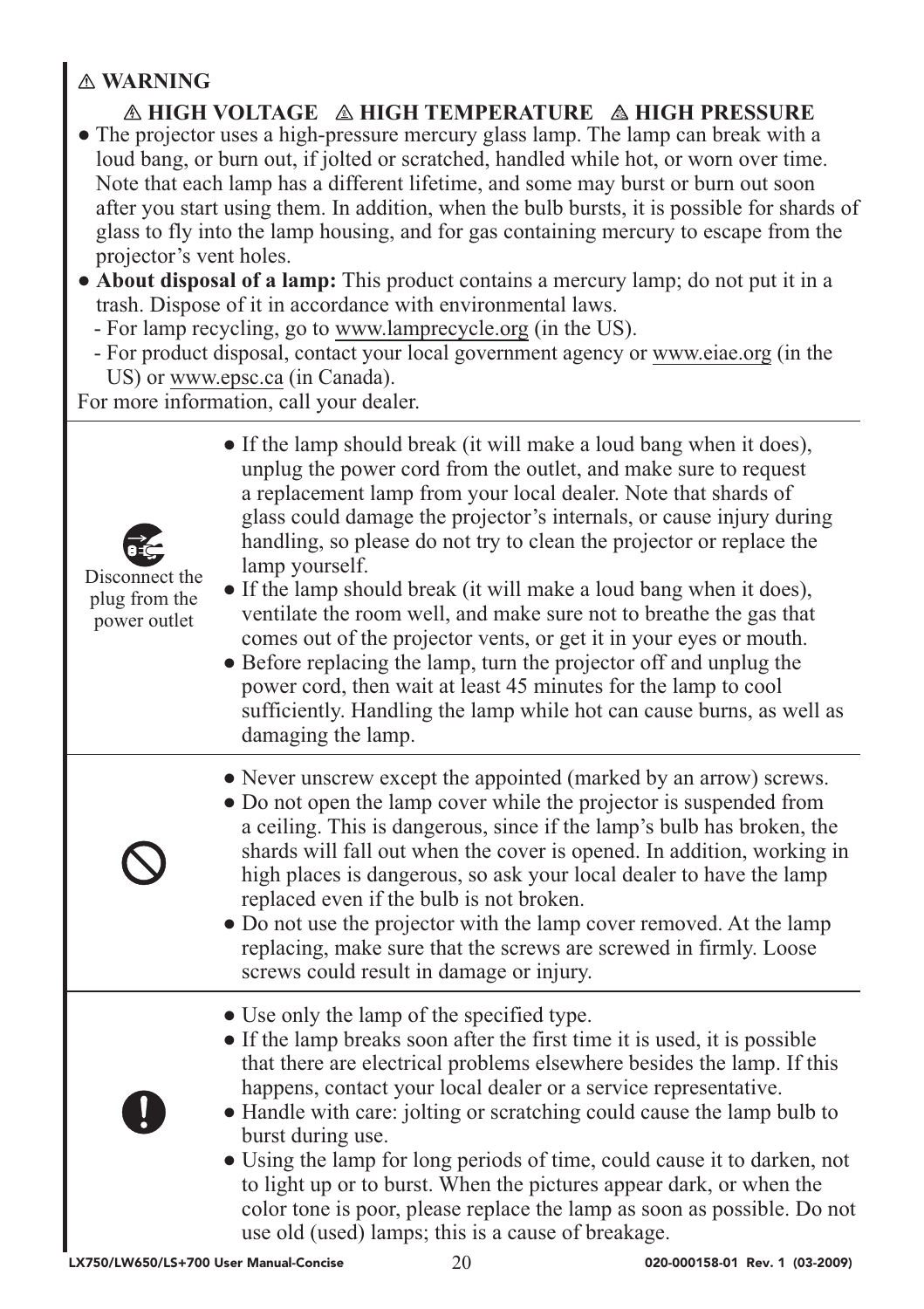## **10.2 Filter unit**

To keep inside ventilation normal, keep a spare and replace the filter unit periodically, although frequent replacement is not needed for this product.

To prepare the spare, contact your dealer and tell the following type number. Type number of the optional filter unit: **00X-00XXXX-01 (MU06351)**

The following walks you through the steps to replace the filter unit.

- 1. Make sure that the projector is unplugged and cooled down.
- 2. Use a vacuum cleaner on and around the filter cover.
- 3. Pick and pull up the filter cover knobs to take it off.
- 4. Pinch and pull out the filter unit knobs to take it off.
- 5. Use a vacuum cleaner on and around the intake vents of the projector.
- 6. Set the new filter unit into the place.
- 7. Put the filter cover back into the place.
- 8. Reset the **FILTER TIME** value.
	- (1) Turn the projector on.
	- (2) To display the **EASY MENU**, press the MENU button (on the control panel or the remote control). On the **ADVANCED MENU**, select the "**EASY MENU**" using the **A/V** cursor buttons in the left column, then press the  $\triangleright$  cursor button.
	- (3) To display the **FILTER TIME** dialog, select the "**FILTER TIME**" using the ▲/▼ cursor buttons, then press the ► cursor button.
	- (4) Use the  $\blacktriangleright$  cursor button according to the dialog, Selecting "**OK**" resets the **FILTER TIME** value.



#### **NOTE**

- \* The value shown on the **EASY MENU** as the **FILTER TIME** is the use time that is counted since the last time the **FILTER TIME** was reset. Refer to the value for proper maintenance.
- \* You can utilize the message function, which is set up by the item **FILTER TIME** of the **OPTION** menu, to notify you when to replace the lamp.

#### **WARNING**

- Before checking or replacing the filter unit, turn off, unplug, and cool down the projector.
- To keep ventilation of the inside normal, replace the filter unit periodically.
- Use only the manufacturer specified type of the filter unit.

#### **NOTICE**

● Be sure to reset the **FILTER TIME** only when you have replaced the filter unit.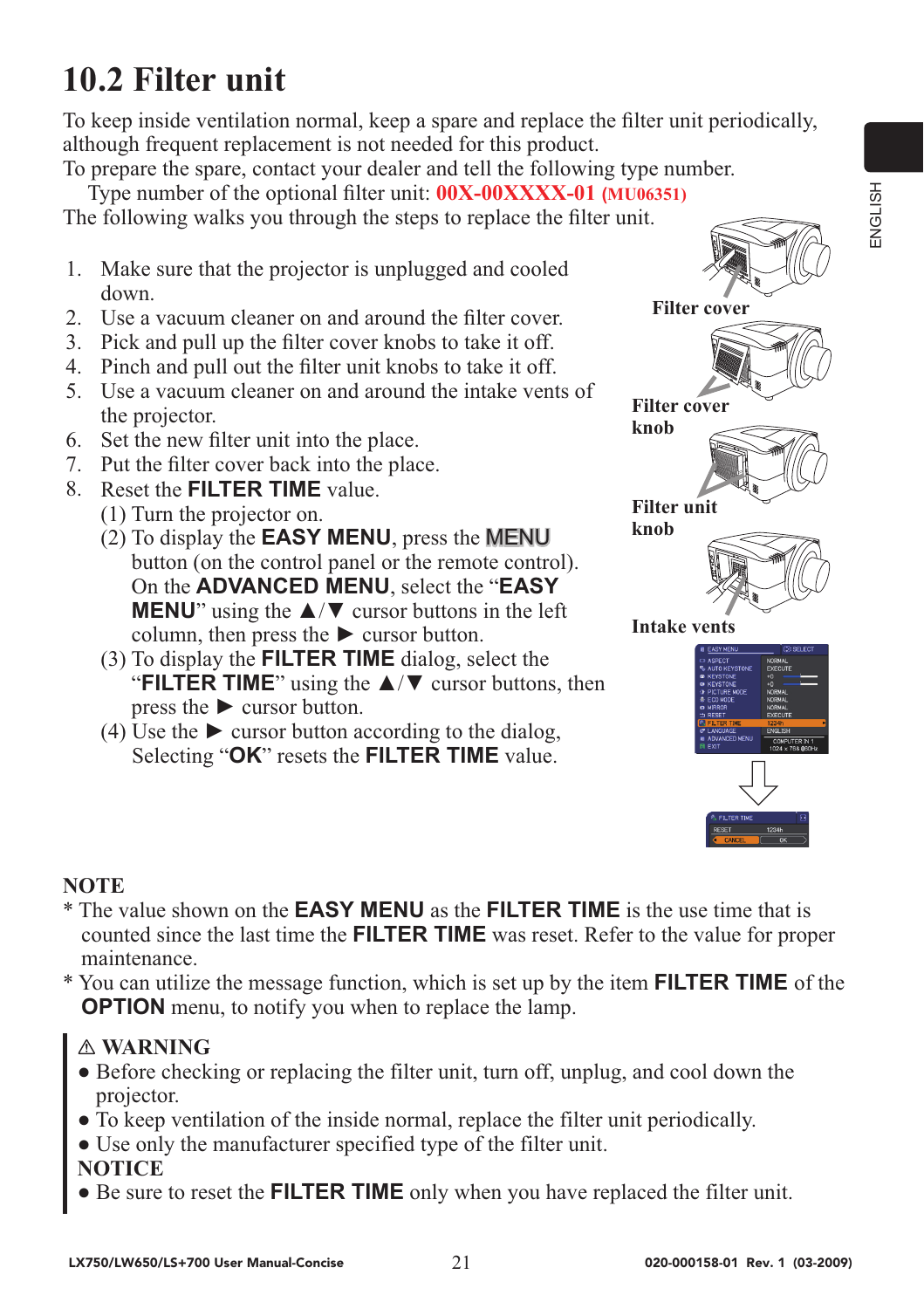## **10.3 Internal clock battery**

This projector is being loaded with a battery for the internal clock that the network function needs. When the clock does not work correctly, request your dealer to check the battery and to replace if needed. For replacement, prepare a new battery of the following type. You can buy it at the store or order it from your dealer.

#### **HITACHI MAXELL**, part number **CR2032** or **CR2032H**

#### **WARNING**

- Be careful of handling battery, since a battery can cause explosion, cracking or leakage that could result in a fire, an injury, and environment pollution.
- Use only the specified battery.
- When replacing the battery, replace it with a new battery.
- Do not use a battery with damage, such as scratches, dents, rust or leakage.
- Do not work on a battery; for example recharging or soldering.
- Keep a battery in a dark, cool and dry place. Never expose a battery to a fire or water.
- Keep a battery away from children and pets. Be careful for them not to swallow a battery.
- When a battery leaked, wipe the leakage out well with a waste cloth. If the leakage adhered to your body, immediately rinse it well with water. When a battery leaked in the battery holder, replace the batteries after wiping the leakage out.
- Obey the local laws on disposing a battery.

## **10.4 Others**

#### **For the lens**

Be careful not to scratch, crack, dirty, or fog the lens surface, since it affects the image quality. When the lens surface is fogged or dirty, gently wipe it only with the commercial cloth or paper lens cleaner.

#### **For the inside of the projector**

In order to ensure the safe use of your projector, please have it cleaned and inspected by your dealer about once every year.

#### **For the cabinet of the projector and remote control**

For the dirty cabinet of the projector or remote control, use soft cloth. Dip a soft cloth in water or a neutral cleaner diluted in water, and wipe the cabinet lightly after wringing it well. Then, wipe again lightly with a soft and dry cloth.

- Before checking or cleaning the lens, turn off, unplug, and cool down the projector.
- Do not scratch the projector and knock it against something. Use special caution for the lens surface.
- Do not wet the product. Do not let any liquids enter to the inside. Do not use a spray. **NOTICE**
- Do not directly touch the lens surface with hands.
- Do not use cleaners or chemicals other than those specified in this manual.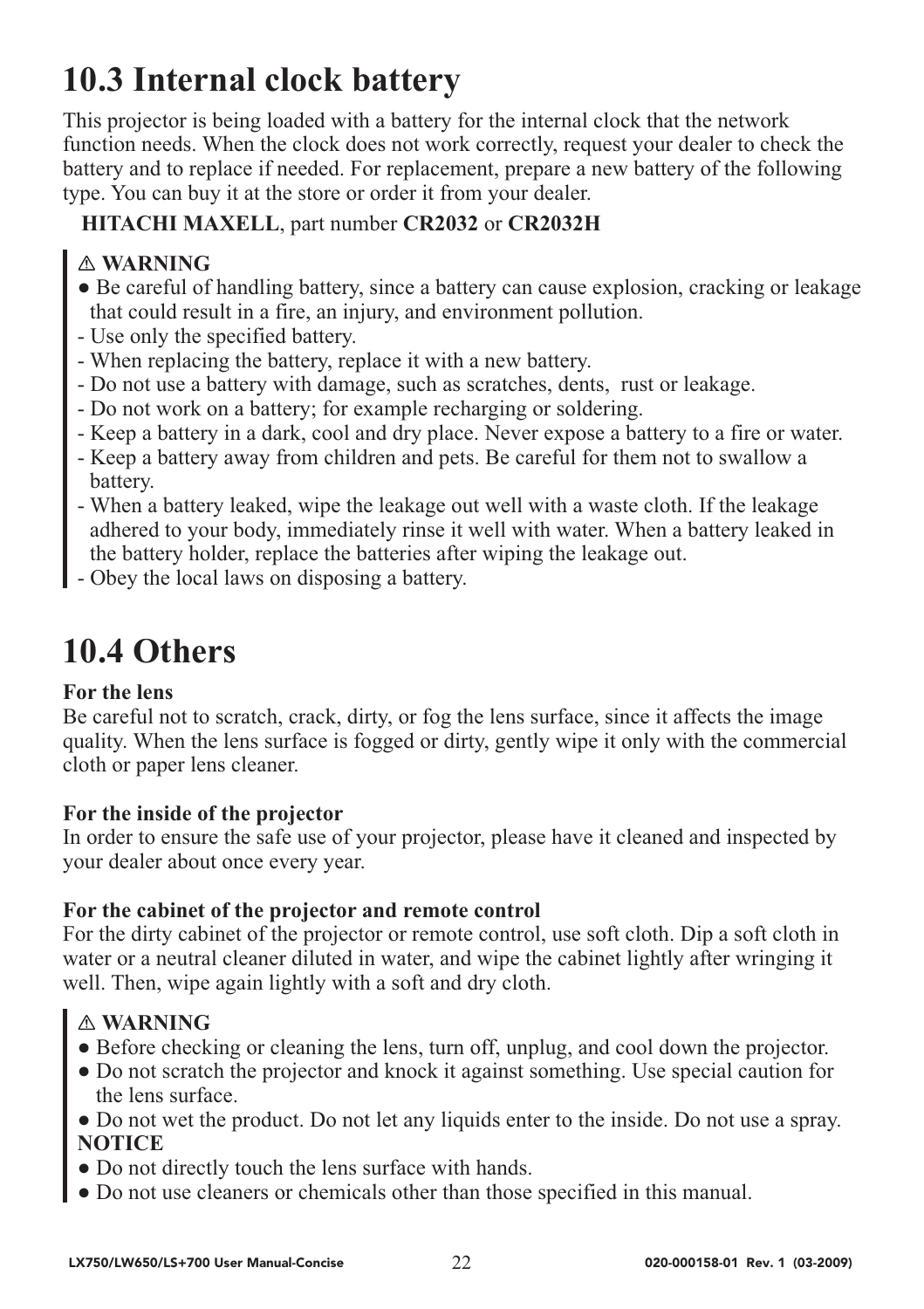## **11. Using the CD manual**

The detailed manuals for this product are written into the CD titled "**User's Manual** (**detailed**)" which came with this product. Before using the CD, read the following to ensure the proper use.

#### **System requirements**

For using the CD manual, the following system is required.

|               |  | Windows <sup>®</sup> : OS: Microsoft <sup>®</sup> Windows <sup>®</sup> 98, Windows® 98SE, Windows NT® 4.0, |
|---------------|--|------------------------------------------------------------------------------------------------------------|
|               |  | Windows <sup>®</sup> Me, Windows <sup>®</sup> 2000/Windows <sup>®</sup> XP, or the later                   |
|               |  | CPU: Pentium <sup>®</sup> processor 133MHz / Memory: 32MB or more                                          |
|               |  | Macintosh <sup>®</sup> : OS: Mac OS <sup>®</sup> 10.2 or the later                                         |
|               |  | $CPU: PowerPC^{\circledast} / Memory: 32MB$ or more                                                        |
| CD-ROM drive: |  | 4x CD-ROM drive                                                                                            |
| Display:      |  | 256 color / 640x480 dots resolution                                                                        |
| Applications: |  | Microsoft <sup>®</sup> Internet Explorer <sup>®</sup> 4.0 and                                              |
|               |  | Adobe® Acrobat® Reader® 4.0 or the later                                                                   |

#### **How to use the CD**

- 1. Insert the CD into the CD-ROM drive of your computer.
- 2. When using it on the Macintosh® system, start the web browser by the following.
	- (1) Double-click on the "**Projectors**" icon displayed on the computer's desktop.
	- (2) Then click on the "**main.html**" file.
	- When using it on the Windows® system, the web browser automatically starts.
- 3. The web browser displays the initial window of the manual.

On the window, select the model name of your projector, and the language you want to read the manuals with. The manual in the selected language will open.

#### **NOTE**

- \* The information in the CD is subject to change without notice.
- \* The manufacturer assumes no responsibility for any obstacle and defect to hardware and software of your computer as a result of the use of the CD.
- \* The reproduction, transfer or copy of all or any part of the information in the CD is not permitted without express written consent.

#### **CAUTION**

- Only use the CD in a computer's CD drive. Never insert the CD into a CD drive of a non-computer device such as an audio device. Inserting the CD into an incompatible CD drive may produce a loud noise, which may result in damage to ears and speakers.
- While the CD is not used, put it into its envelope. Avoiding the CD from direct rays, a high temperature, and high humidity. Be careful not to scratch or press the CD.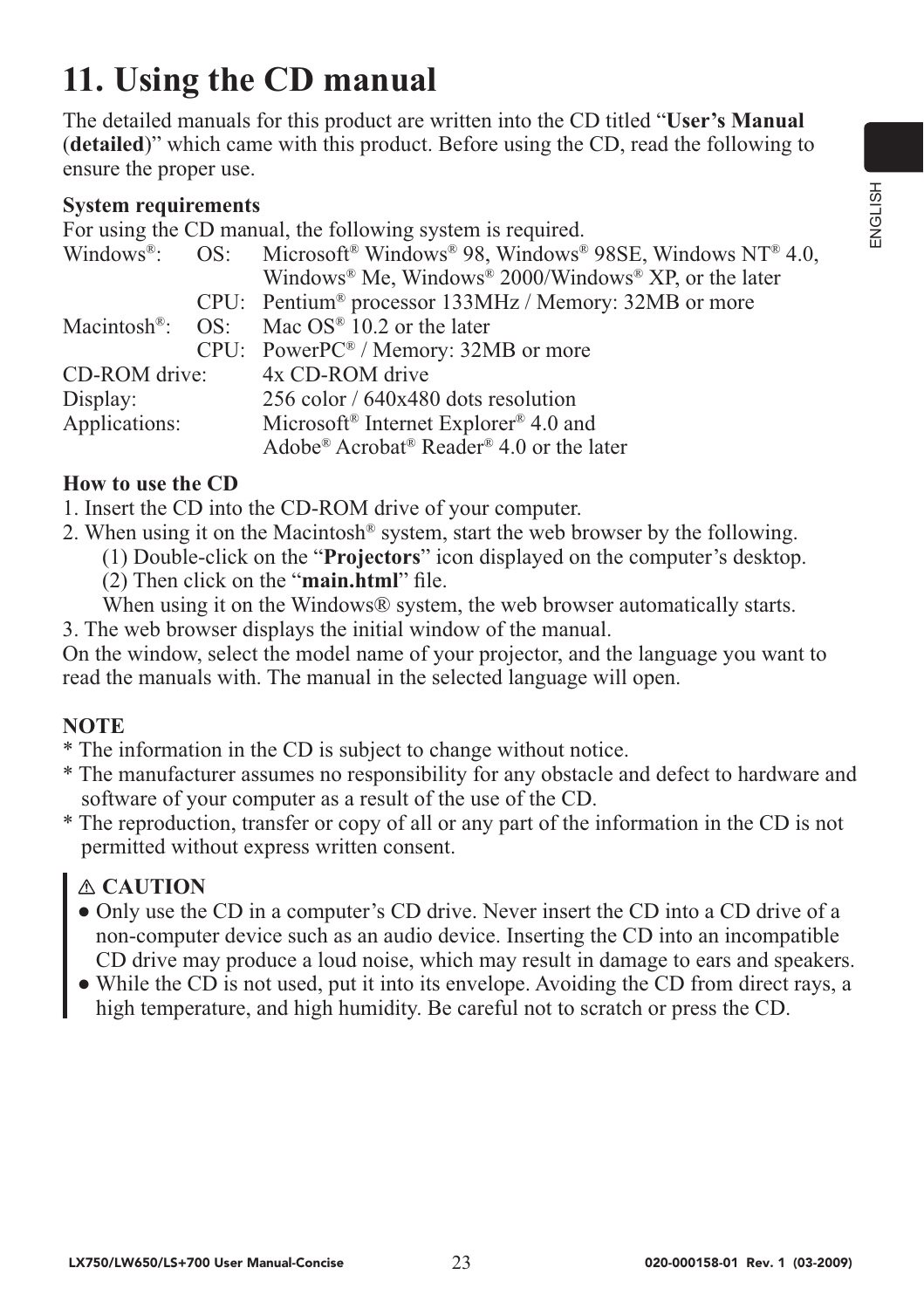## **12. Specifications**

The general specifications of this product are shown below.

|                            | Item        | Specifications                                                                                                                           |  |
|----------------------------|-------------|------------------------------------------------------------------------------------------------------------------------------------------|--|
| Product name               |             | Liquid crystal projector                                                                                                                 |  |
|                            |             | TFT active matrix drive system                                                                                                           |  |
| Liquid<br>crystal<br>panel | LX750       | 3.3 cm (1.3 type), 786,432 pixels (1024 horizontal x 768 vertical)                                                                       |  |
|                            | LW650       | 3.1 cm (1.22type), 1,092,800 pixels (1366 horizontal x 800 vertical)                                                                     |  |
|                            | $LS+700$    | 3.3 cm (1.3 type), 1,470,000 pixels (1400 horizontal x 1050 vertical)                                                                    |  |
| Lamp                       |             | 350 W UHB                                                                                                                                |  |
| Power supply               |             | AC 110-120V/6.0A, AC 220-240V/3.1A                                                                                                       |  |
| Power consumption          |             | 540W                                                                                                                                     |  |
| Temperature range          |             | 5 to 35°C (Operating)                                                                                                                    |  |
| Ports                      |             | REMOTE CONTROL IN 3.5 stereo mini jack x1<br>REMOTE CONTROL OUT 3.5 stereo mini jack x1<br>BNC (R/Cr/Pr, G/Y, B/Cb/Pb, H, V) BNC jack x5 |  |
| Weight (mass)              |             | 13.1 kg approx.                                                                                                                          |  |
| <b>Size</b>                |             | 476 (W) x 272 (H) x 469 (D) mm approx. $*$ See the drawing below.                                                                        |  |
| Optional<br>parts          | Lamp unit   | 00X-00XXXX-01 (DT01001)                                                                                                                  |  |
|                            | Filter unit | 00X-00XXXX-01 (MU06351)                                                                                                                  |  |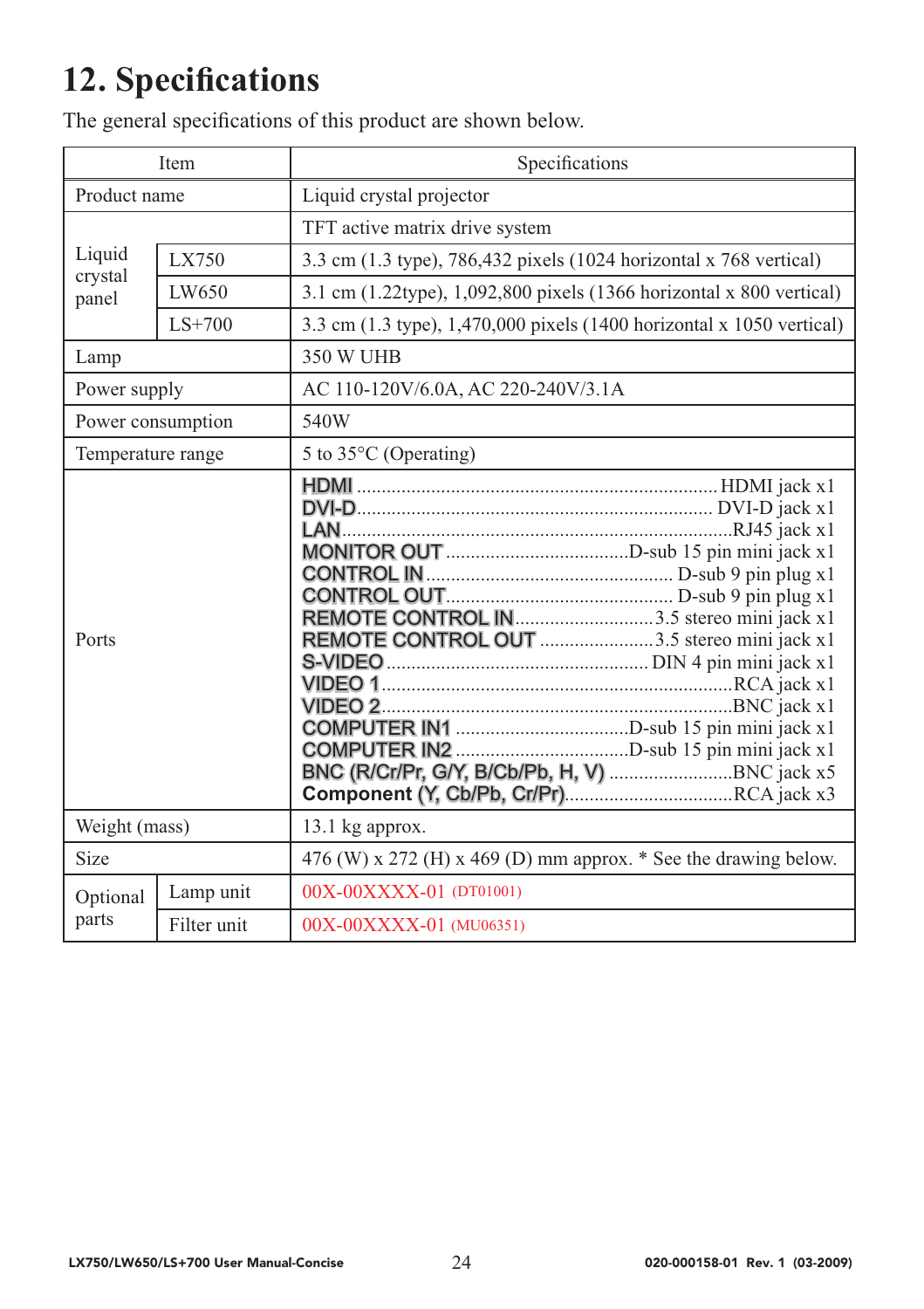

[unit: mm]